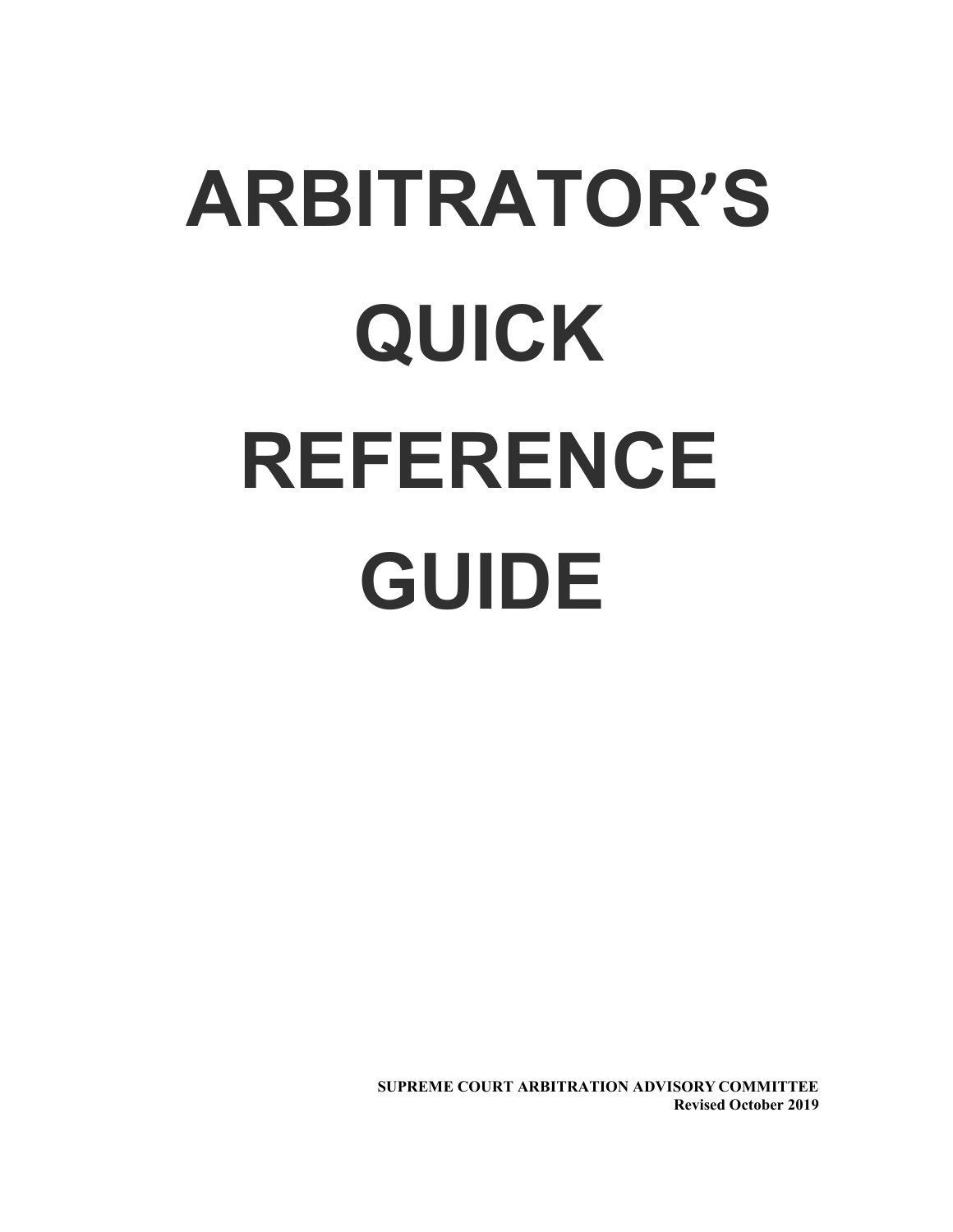# **Table of Contents**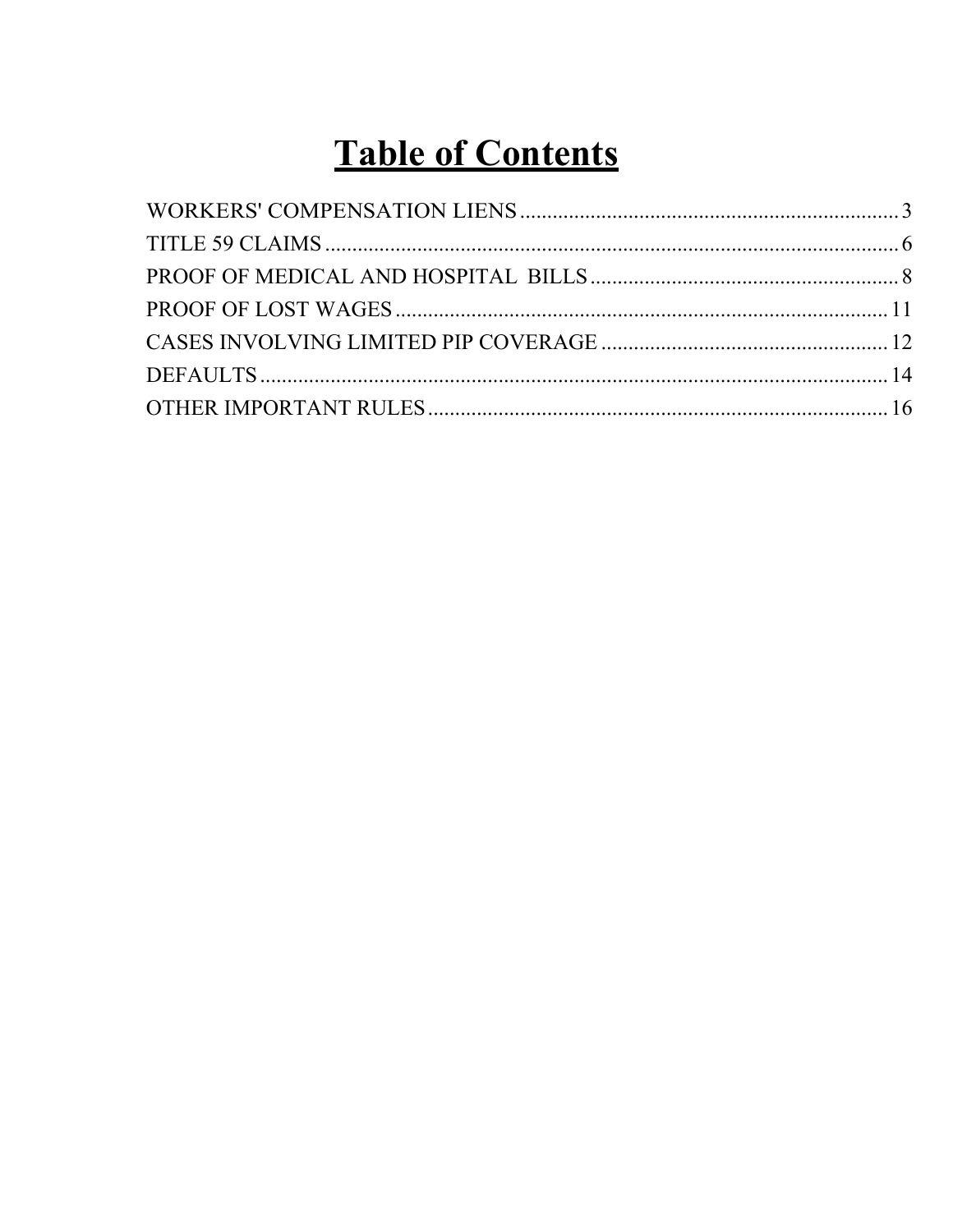### <span id="page-2-0"></span>**WORKERS' COMPENSATION LIENS**

Two recent Appellate Division decisions have laid to rest any issues regarding the recovery of workers' compensation liens in automobile accident cases where the plaintiff was in the course and scope of his employment. Previously, in such a circumstance an underinsured motorist coverage carrier was not required to pay as part of a personal injury award or settlement the medical expense benefits that a workers' compensation carrier paid to an injured employee as part of its workers' compensation lien as the result of an automobile accident. Dever v. New Jersey Manufacturers Ins. Co., 2013 N.J. Super Unpub. LEXIS 2553 (App. Div. Oct. 23, 2013).

However, in Talmadge v. Burn, 446 N.J.Super. 413 (App. Div. 2016), the Appellate Division held that N.J.S.A. 34: 15-40 (a provision of the Workers' Compensation Act) requires an injured employee to refund paid workers' compensation benefits to the workers' compensation carrier upon recovery from a tortfeasor, thereby preventing a double recovery by the plaintiff. In an ordinary case, the medical expense portion of the workers' compensation lien will be recoverable as an item of special damages to the same extent as out-of-pocket medical expenses would otherwise be recoverable. Thus, the amount of the medical bills awarded in an arbitration (assuming they are found to be reasonable in amount, medically necessary and causally related to the accident) will generally be the actual amount paid by the workers' compensation carrier. See also Lambert v. Travelers Indem. Co. of Am., 447 N.J. Super. 61 (App. Div. 2016).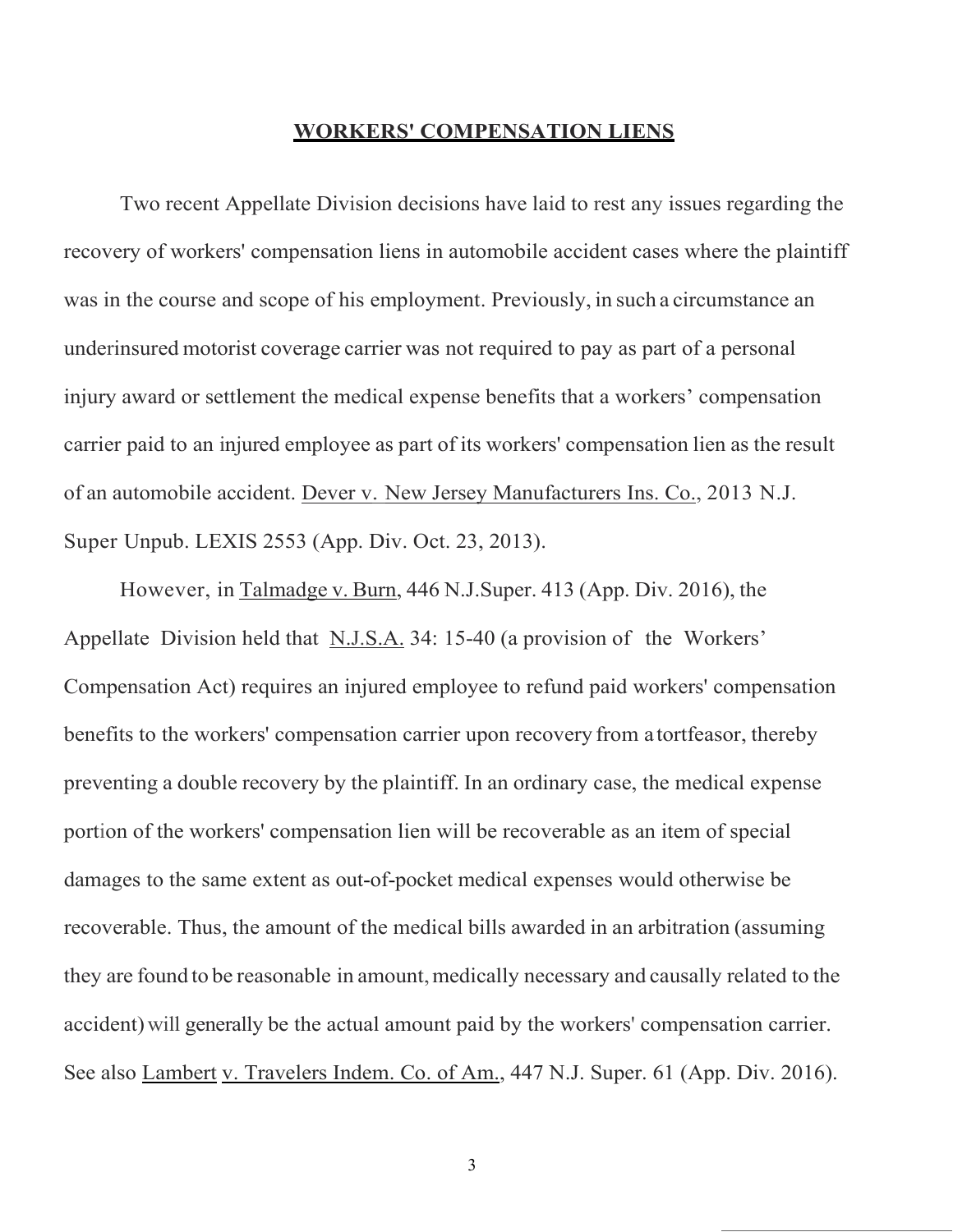In addition to the medical expense portion of the workers' compensation lien, net loss wages are also admissible into evidence and recoverable. Although the temporary benefits for loss of income paid by the workers' compensation carrier may roughly duplicate the net lost wages of the employee, the required proof is the actual net lost wages.

While medical expense benefits and net lost wages are admissible into evidence, the amount of any permanency award is not. Even though it is not admissible, the amount of any permanency award together with the amount ofthe medical expense benefits and temporary benefits (subject to the statutory reductions) are required to be repaid to the workers'compensation carrier.

Essentially, N.J.S.A. 34:15-40 requires that the amount to be repaid for a workers' compensation lien is the gross worker's compensation lien (total amount of the medical expense benefits, the temporary benefits and the permanency award), less the amount attributable to attorney's fees (usually 33 1/3%depending on the extent ofthe third party recovery) and then less \$750.00 for costs. For example, for a \$90,000.00 workers' compensation lien, the amount to be repaid would be \$90,000.00, less 33 1/3% (\$30,000.00), or \$60,000.00, less \$750.00, for a net lien to be repaid of \$59,250.00 (prior to any additional compromises) from the plaintiff's net recovery.

The workers' compensation lien has been held to apply to virtually all types of third party recoveries for personal injury cases including intentional acts, UM and UIM claims and legal malpractice. Utica Mut. v.Maran, 142N.J. 609 (1995), Calapa v. Dae Ryung Co., 357 N.J. Super. 220 (App. Div. 2003), Midland Ins. v. Colatrella, 102N.J.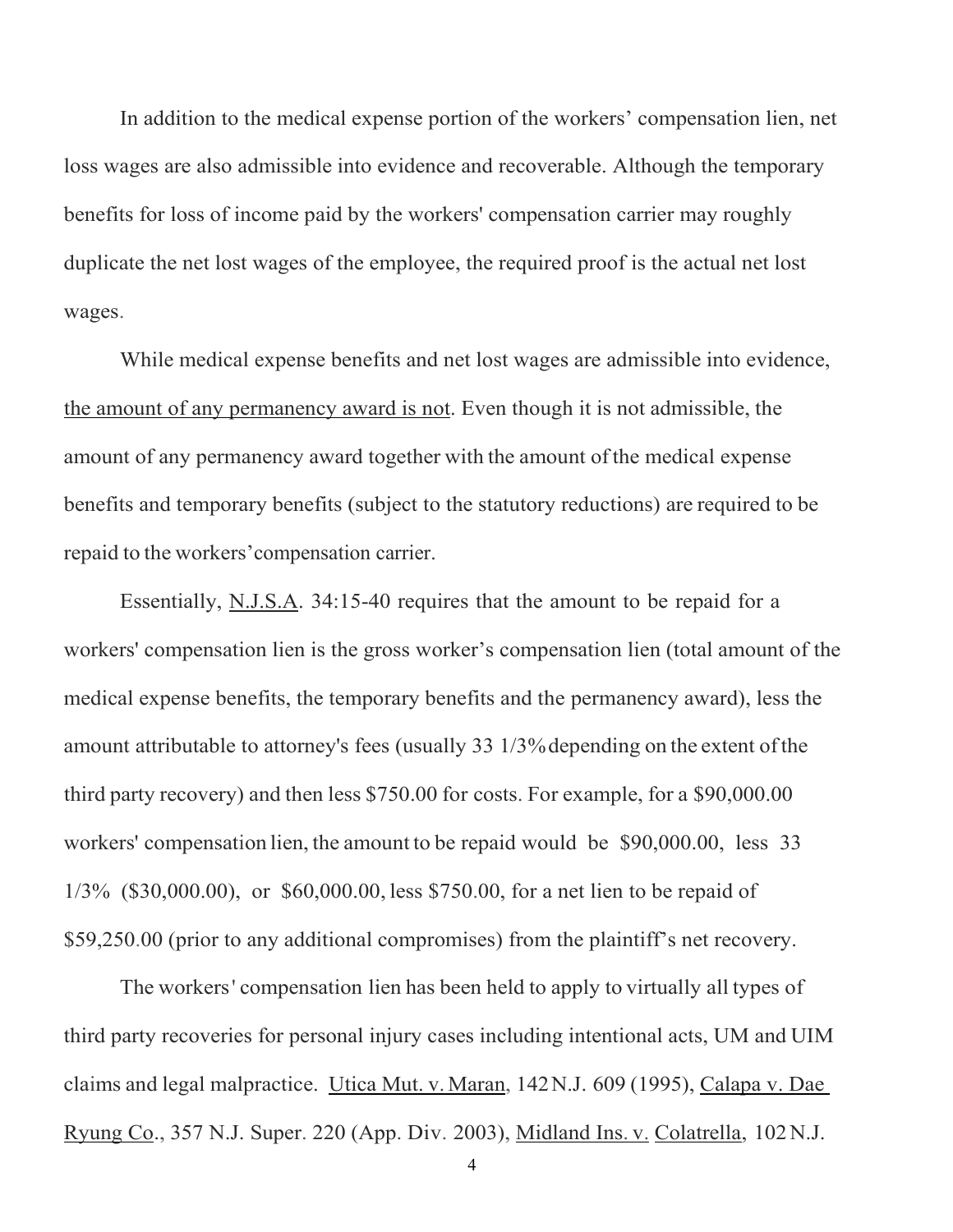612 (1985). However, a workers' compensation lien does not apply to a third party recovery against a public entity.Travelers Insurance vs. Collella, 169N.J. Super 412 (App. Div. 1979).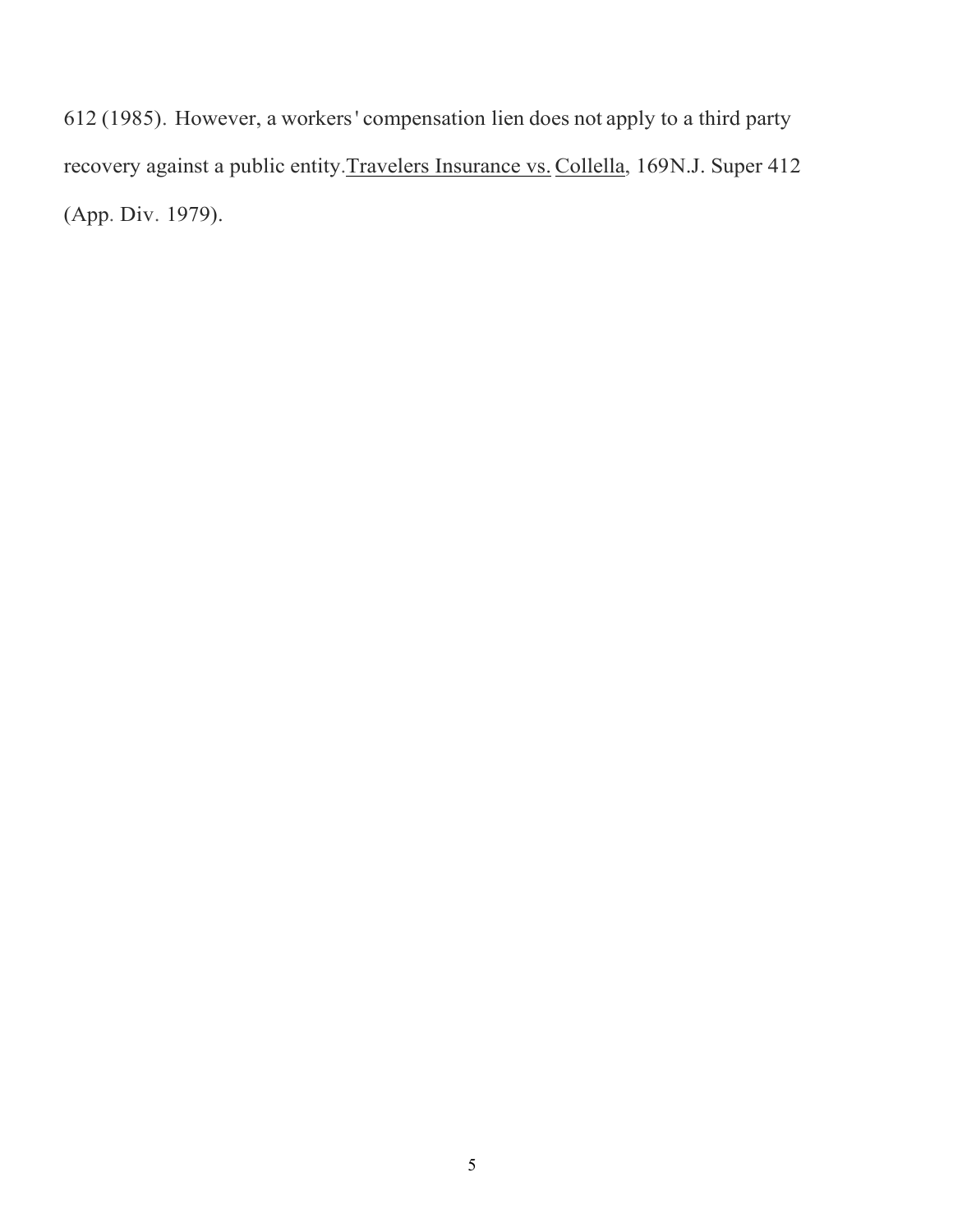### **TITLE 59 CLAIMS**

<span id="page-5-0"></span>Claims against public entities often involve conditions of public property, which have resulted in injury. To prove a dangerous condition of property under the New Jersey Tort Claims Act, specifically N.J.S.A. 59:4-2, the plaintiff must show palpably unreasonable conduct that causes a dangerous condition of public property; proximate causation of the injury by the dangerous condition; that the dangerous condition created a reasonably foreseeable risk of the kind of injury that, in fact, occurred; and that a negligent act or omission of the public entity created the dangerous condition or that the public entity had actual or constructive notice of the dangerous condition for a sufficient period of time prior to the injury to have taken measures to protect against it. The term "palpably unreasonable" has been defined as conduct that "must be manifest and obvious and that no prudent person would approve of its course of action or inaction." Colitch v. Landedahl, 100 N.J. 485 (1985).

A key issue that arises for Arbitrators is whether or not a claim under the New Jersey Tort Claims Act exceeds the threshold contained in N.J.S.A. 59:9-2.Pursuant to the statute, in order for there to be a pain and suffering recovery, there must be a permanent loss of a bodily function, permanent disfigurement, or dismemberment where the medical treatment expenses are in excess of \$3,600.00. Medical treatment expenses include the reasonable value of services for the necessary surgical, medical and dental treatment rendered to the plaintiff for the causally related injuries, sickness or disease and includes prosthetic devices, ambulance, and hospital or professional nursing services. Failure to reach the objective thresholds, which are both themonetary requirement of \$3,600.00 and the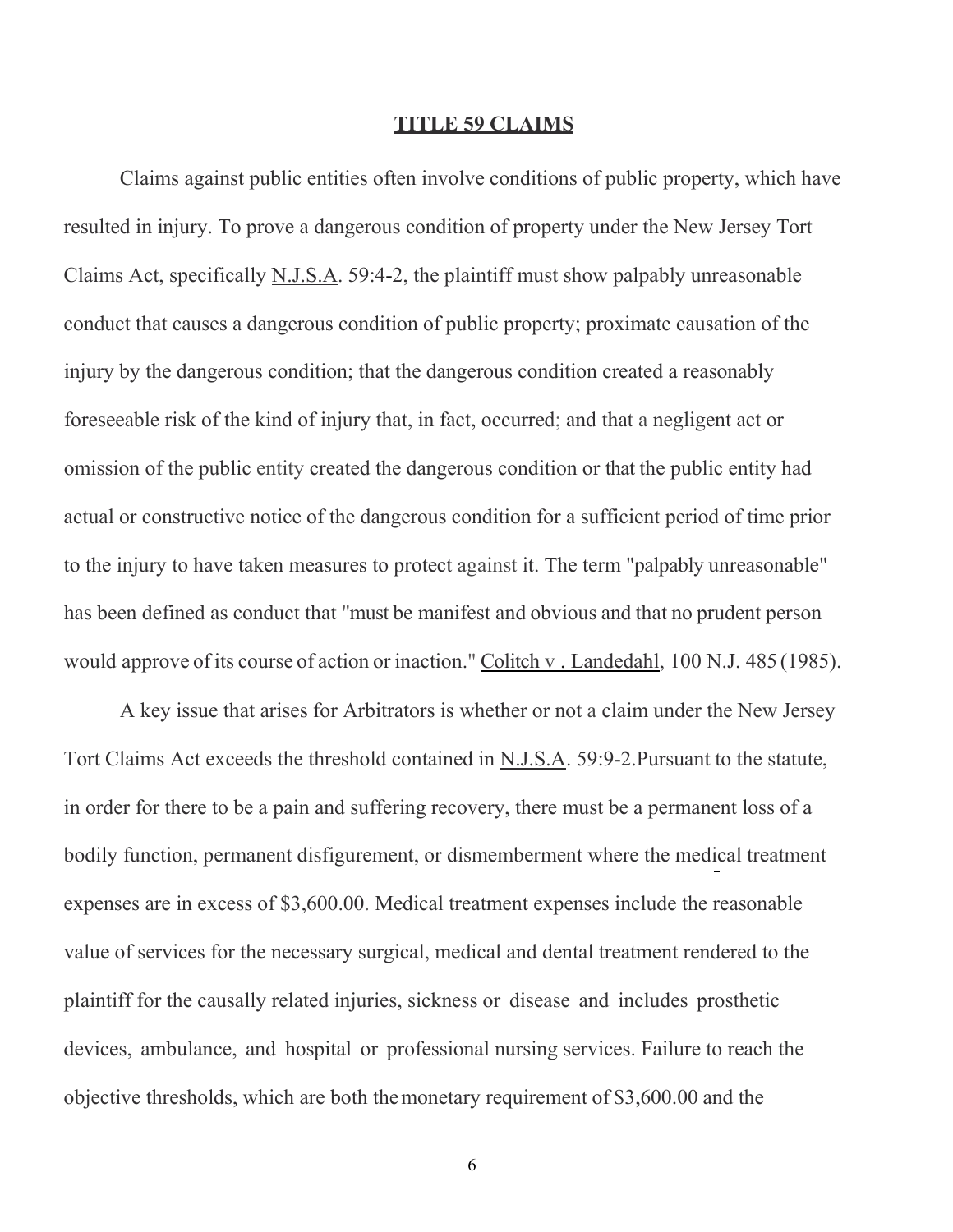descriptive requirement as to the types of injuries that are required does not bar all causes of action, but rather, bars only the recovery for pain and suffering. Beauchamp v. Amedio, 164 N.J. 111 (2000).

If the monetary threshold is not met, but the plaintiff has sustained a permanent injury, disfigurement or dismemberment he/she may still recover damages for the permanent injury. Peterson v. Edison Township Board of Education, 137 N.J. Super. 566 (App. Div. 1975); Reale v.Township of Wayne, 132 N.J. Super. 100 (Law Div. 1975). Evidence of a permanent injury must be objective. Brooks v. Odom, 150 N.J. 395 (1997). Brooks also requires the plaintiff show that he/she has suffered a permanent loss of a bodily function that is "substantial." Thus, in order to exceed the pain and suffering threshold in a Tort Claims Act the plaintiff must satisfy a two-prong test by proving: 1) an objective, permanent injury, and 2) a permanent loss of a bodily function that is substantial. Gilhooley v . County of Union,164 N.J. 53 (2000). In addition, the "substantial" requirement has also been applied to the claim for disfigurement. Hammer v. Township of Livingston, 318 N.J. Super 298 (App. Div. 1999).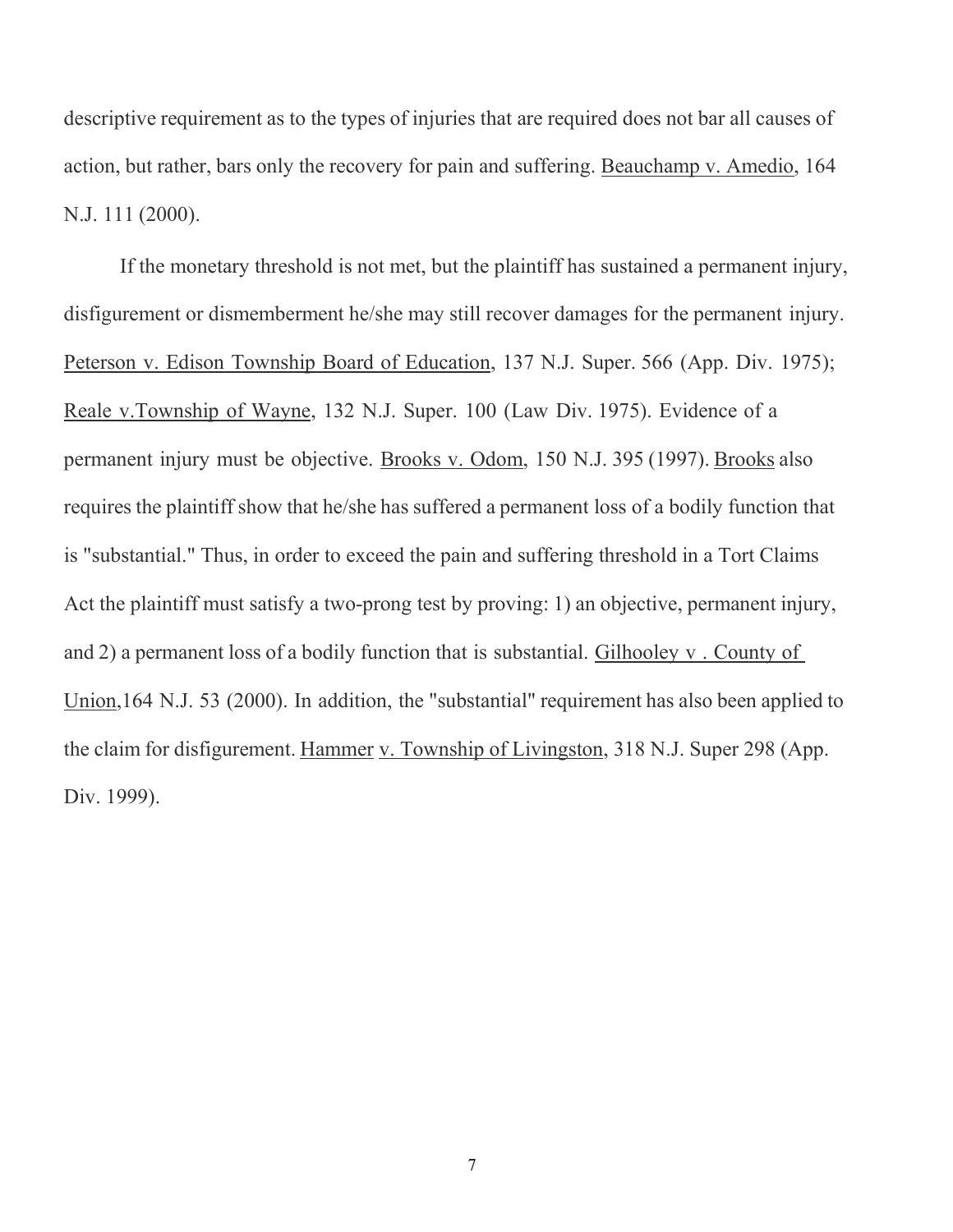### **PROOF OF MEDICAL AND HOSPITAL BILLS**

<span id="page-7-0"></span>Dias v. A.J. Seabra's Supermarket, 310 N.J. Super 99 (App. Div. 1998) sets forth the procedure to be utilized with regard to the introduction of admissible medical bills into evidence. The total amount of the admissible medical bills incurred areintroduced into evidence, subject to sufficient proof that they are reasonable, necessary, and causally related to the subject accident. Where a jury verdict awards those admissible medical bills as an item of special damages, the trial court molds the awarded amount based upon payments made by collateral sources and any remaining out-of-pocket losses. Thomas v. Toys "R" Us, Inc., 282 N.J. Super 569 (App. Div. 1995).

The arbitrator is both the jury and the judge for purposes of determining an award. In their capacity asthe jury, the preliminary determination made by the arbitrator is the gross amount of the related and necessary admissible medical bills. As the judge, the arbitrator must then determine the amount of medical bills that are paid by a collateral source or were out of pocket. Some medical bills, reduced by certain collateral sources, are admissible into evidence and therefore, a proper element of the Arbitrator's Award.

As set forth in Perreira v. Rediger, 169 N.J. 319 (2001), standard contractual health insurance liens that are included in health insurance policies are not enforceable or recoverable. However, certain federal liens are subject to reimbursement including Medicare, Medicaid, and Self-Funded ERISA liens. These federal liens are paramount to State law by virtue of the Supremacy Clause and are therefore required to be reimbursed. These liens are in addition to any workers' compensation liens, which may be required to be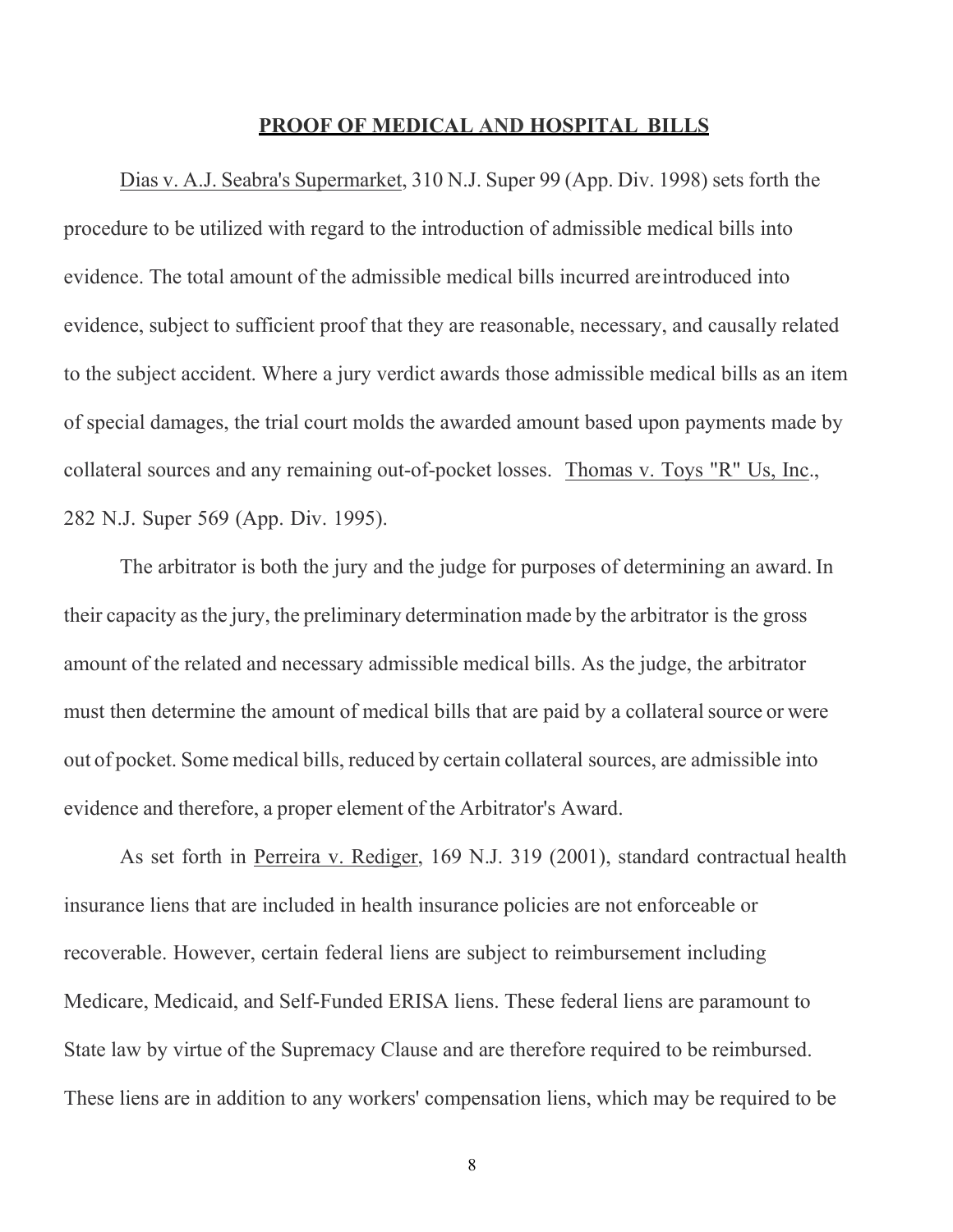reimbursed pursuant to N.J.S.A. 34: 15-40.

It is important to understand how Medicare, Medicaid and ERISA liens operate with regard to a personal injury case that may come before an Arbitrator. Upon request, Medicare provides a Conditional Payments Ledger which itemizes the bills it has paid and which it contends are related to the subject accident. In most instances, there are some bills that are included that are not related to the accident at all, such as a visit to a podiatrist when the claimed injury is a fractured wrist. The procedure for removing those bills from the Conditional Payments Ledger by the attorney is to write to Medicare with sufficient proof that they do not belong on the ledger and request a revised list. Generally, by the time the Arbitration occurs, the lien that the Arbitrator is provided with has already been modified.

Medicare liens also demonstrate an instance where the gross amount of the medical bills will be completely different from the amount paid by Medicare since it pays at a much lower rate. Since the Arbitrator awards as damages the amount of the medical bills that are reasonable, necessary and causally related, the recoverable amount of the medical bills will often be the amount that is shown on the Conditional Payments Ledger.

The amount of the Conditional Payments Ledger is not the amount that will necessarily be paid back to Medicare. Generally, Medicare requires repayment of liens less the percentage of the total sum of the attorney's fees and costs in the case compared to the gross recovery. For example, if the attorney's fees are 33 1/3% and the costs in the case were actually 2% of the settlement, the final Medicare repayment amount will be approximately 35 1/3% less than the total conditional lien. While this information is useful to know, the Arbitration Award should be based upon the actual amount paid by the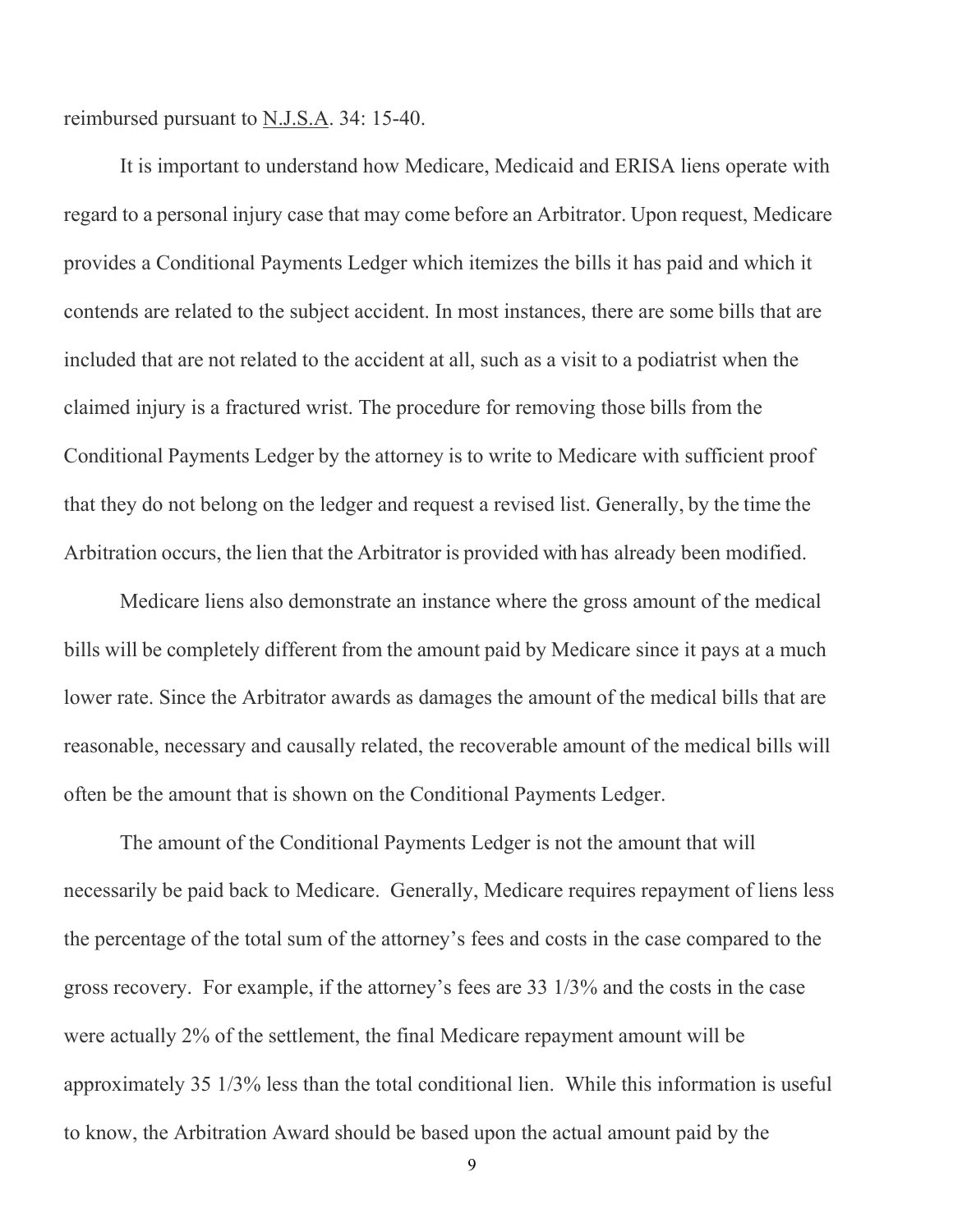lienholder (i.e. the full Medicare lien). Medicaid also provides a formula to reduce the amount that is actually required to be paid back; however, an ERISA lienholder is not required to do so and will often refuse to negotiate from the actual amount that is owed. An important point is that the amount of the Medicare lien, Medicaid lien and ERISA lien are separate items of damages in a given case and should be clearly reflected as such in the body of any Arbitration award by the Arbitrator.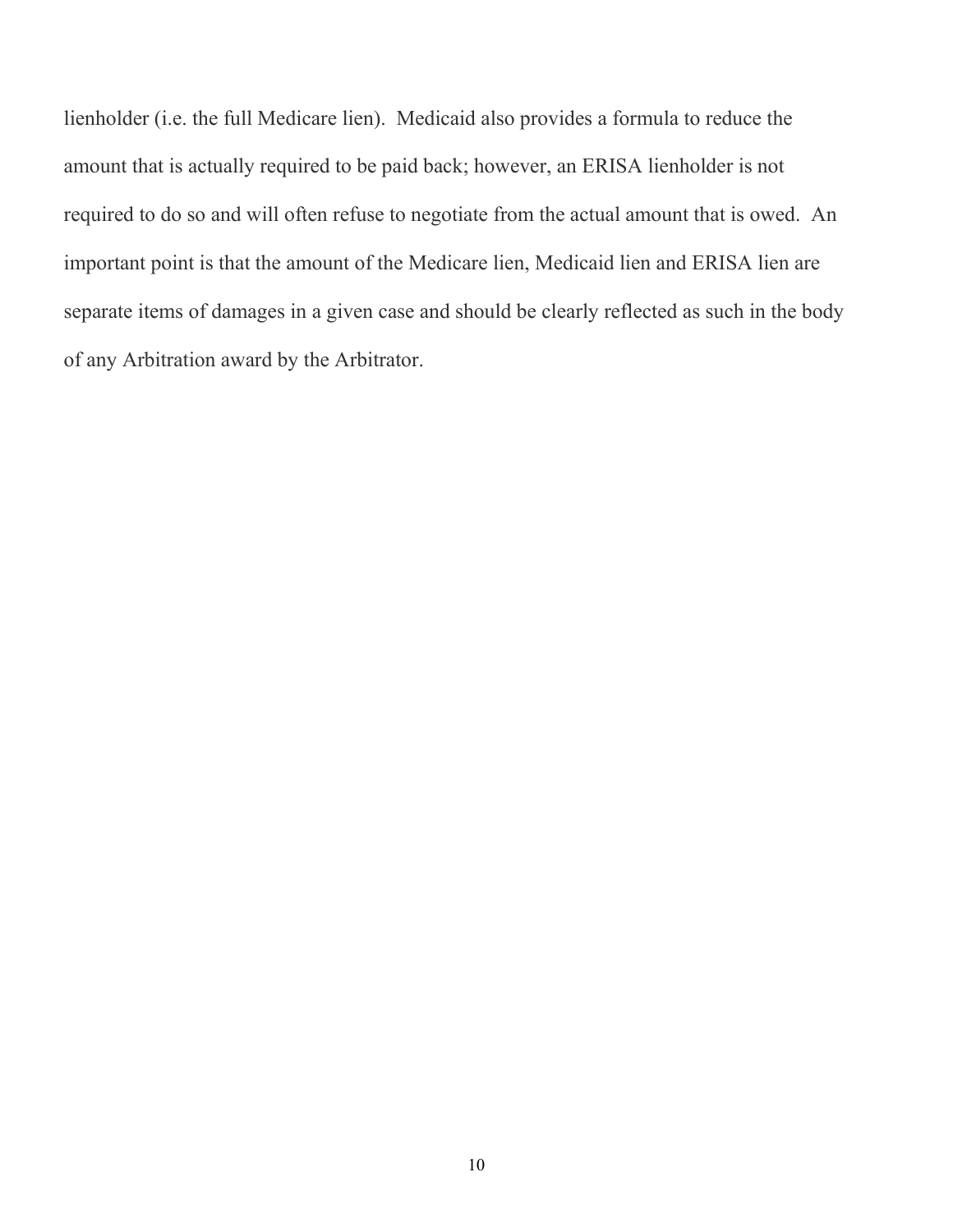### **PROOF OF LOST WAGES**

<span id="page-10-0"></span>It is the plaintiff's burden to prove the net amount of lost wages as the result of an accident. Caldwell v. Haynes, 136 N.J. 422 (1994). The net amount is defined as the amount after taxes. This proof is ordinarily accomplished by production of an income tax return, pay stubs, or other proof detailing the amount of taxes that are being paid from an individual's gross wages.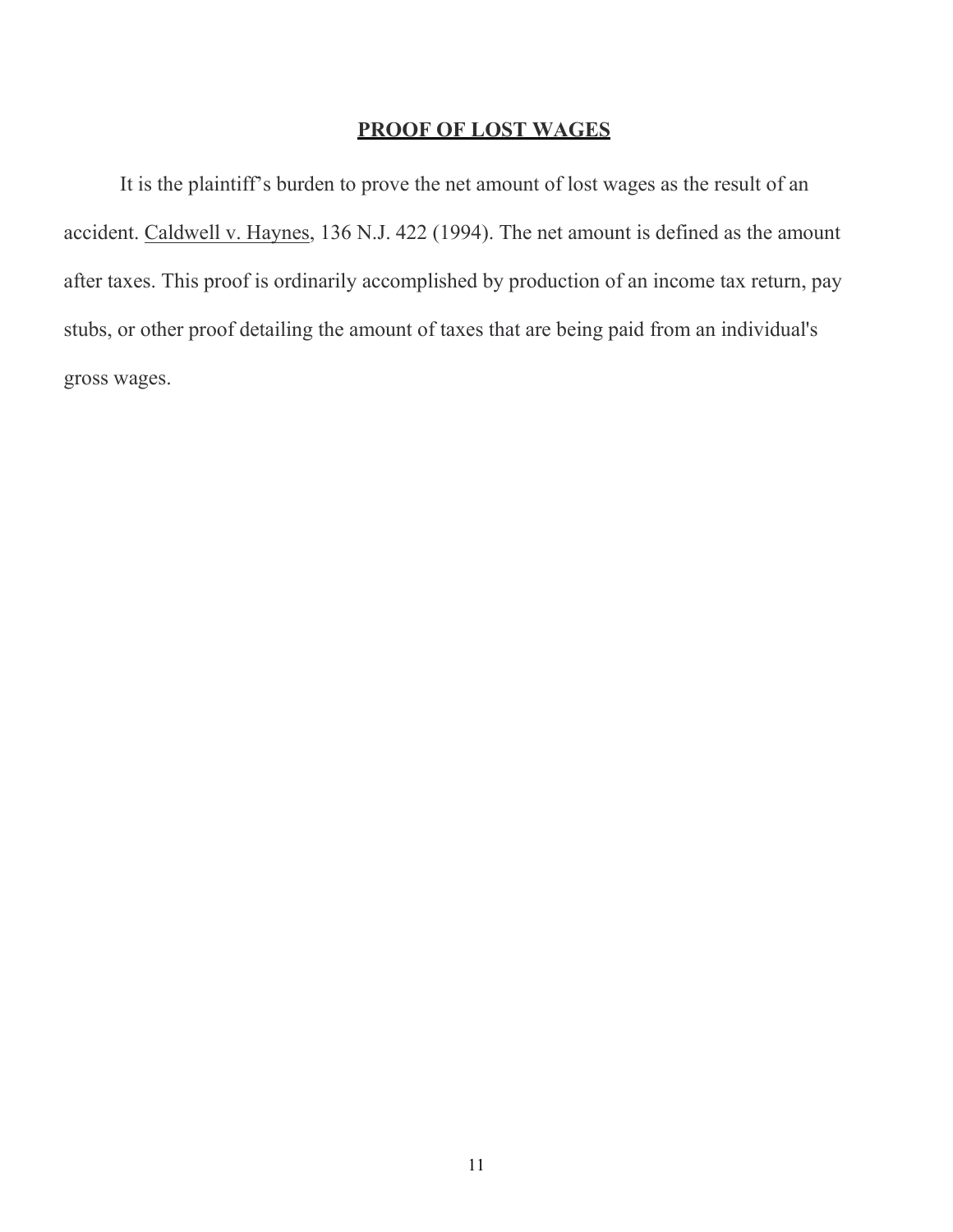### **CASES INVOLVING LIMITED PIP COVERAGE**

<span id="page-11-0"></span>There will be cases where the plaintiff has chosen a limited amount of PIP coverage often only \$15,000.00. N.J.S.A. 39:6A-12 prior to amendment indicated very plainly that the statute which makes the evidence of amounts collectible or paid under PIP inadmissible should not be construed to limit the right of recovery against the tortfeasor of uncompensated economic loss. In Wise v. Marienski, 425 NJ Super. 110 (Law Div. 2011), the defendant argued that bills in excess of a \$15,000.00 PIP coverage limit were inadmissible pursuant to N.J.S.A. 39:6A-12. The court held that the bills in excess of the PIP coverage limit were, in fact, admissible into evidence and were not barred by the subject statute. See also Kimble v. LaVista, 2014 N.J. Super. Unpub. Lexis 1308, \*1 (App. Div., June 6, 2014); Adesina v. Santana, 2012 N.J. Super. Unpub. Lexis 470, \*14-15 (App. Div. March 5, 2012).

Even if the bills above a limited PIP policy or a standard \$250,000.00 PIP policy were allowed into evidence in a given case, the issue was always whether or not they should be subject to the New Jersey Fee Schedule. In that dispute, the plaintiff often pointed to N.J.A.C. 11:13-29.1, which indicates that for any automobile-related injury, medically necessary expenses are payable under PIP coverage and the Fee Schedule will apply. If the expenses were not payable under PIP (since the coverage was exhausted), then the Fee Schedule would not apply and the debt for repayment of the medical bills is not based upon the Fee Schedule, but rather upon whether or not the bills are fair and reasonable in amount and medically necessary. The defendant argued that if the bills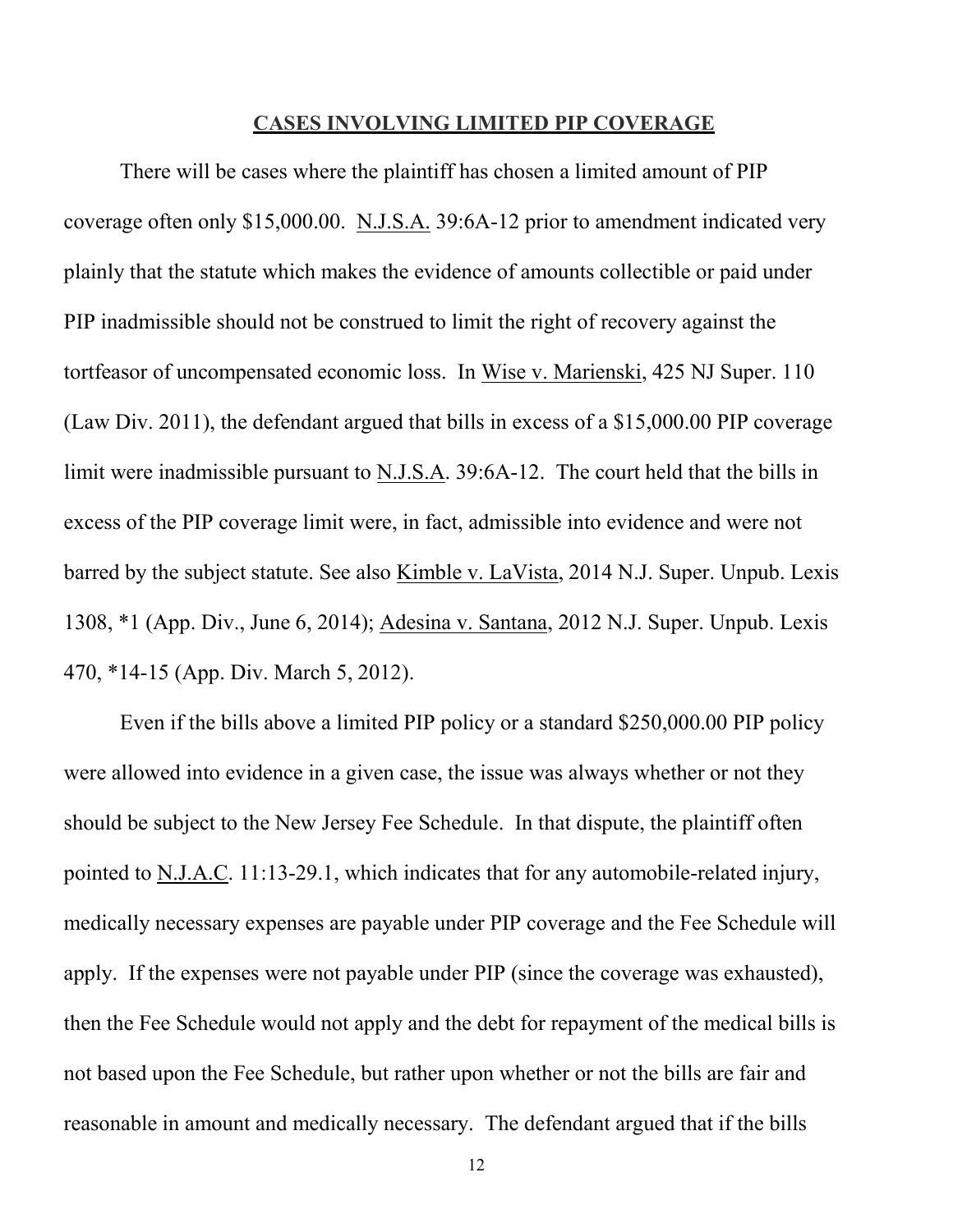from the doctor were not subject to the New Jersey Fee Schedule, the doctor would receive a windfall, because the medical bills and treatment arose out of an automobile accident, and the medical provider's recovery will be a greater amount for its medical services due to the fact that the plaintiff had obtained less coverage than what was available to him/her. The issue was decided by the Supreme Court in Haines v. Taft, 237 N.J. 271 (2019), holding that such medical bills were not admissible under current law and invited review by the Legislature. Following that decision, the Legislature passed two bills, both signed into law by the Governor, which are attached. Essentially, medical bills above the PIP limit of \$15,000.00, \$25,000.00 or even \$250,000.00 for accidents before August 1, 2019 are admissible, if properly proven, without being subject to the New Jersey Fee Schedule. For bills from accidents on August 1, 2019 and thereafter that exceeded the chosen PIP limits, the bills are admissible in accordance with the Fee Schedule. For a general overview of the recovery of medical bills in a non-auto case, see Model Civil Jury Charge 8.11 A.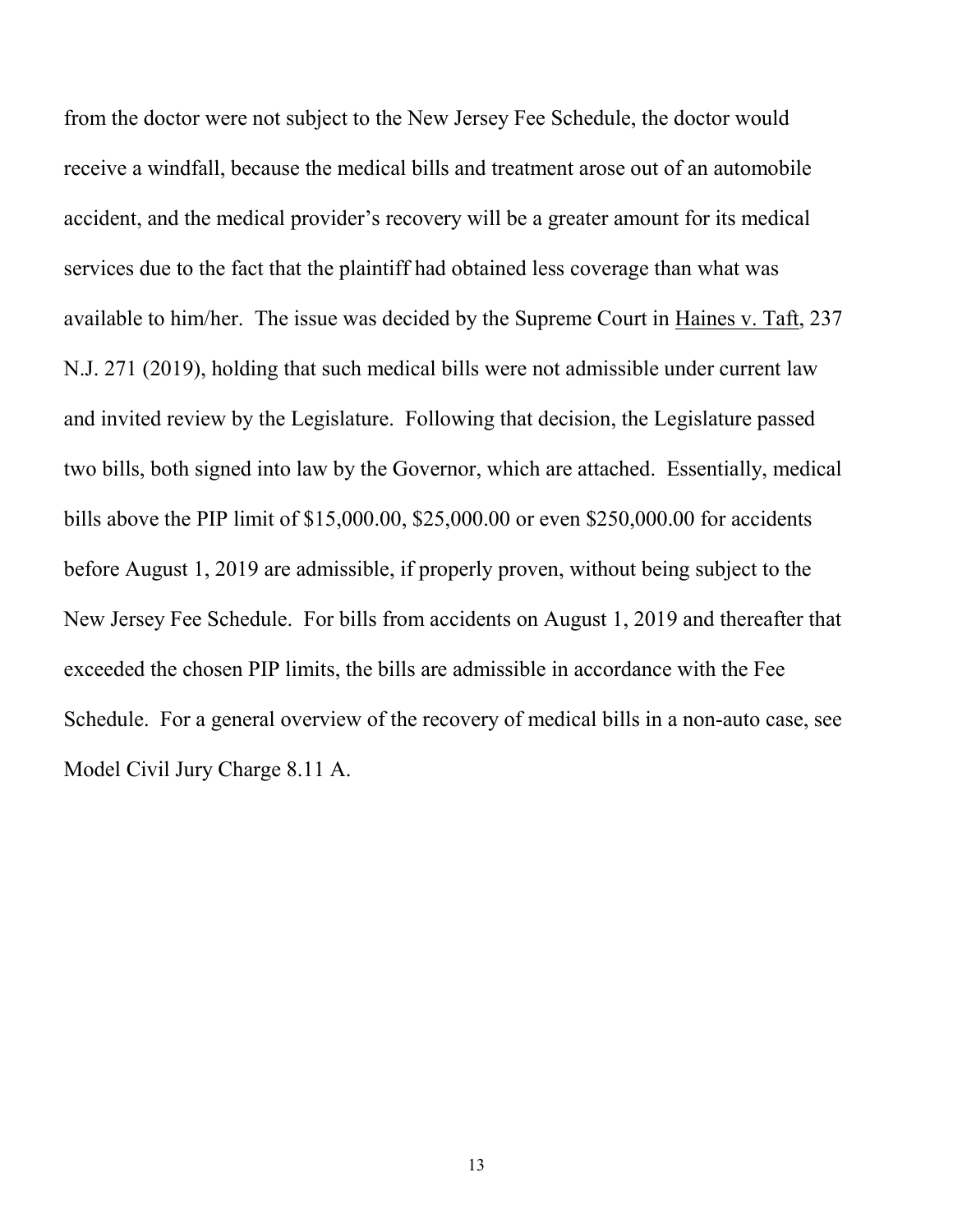### **DEFAULTS**

<span id="page-13-0"></span>Prior to Rule 4:21A-9, the issue of parties in default in Arbitration was handled in a very inconsistent manner on a state-wide basis. With the above unifying Rule, there is a specific procedure to be followed by the Arbitrator with regard to parties in default. Under Rule 4:21A-9, a party against whom an arbitration award is sought has to either be in default for a period of less than six months or has had default judgment on liability entered against them pursuant to Rule 4:43-2(b).

If the default is less than six months old or there is default judgment on liability, then notice must be provided under paragraph (b) of Rule 4:21A-9 not later than 30 days prior to the arbitration hearing. The form of the notice is set forth in Appendix XXIX and is attached hereto. The Rule sets forth where the notice should be served, the method of service and that proof of the service of the notice of arbitration hearing must befiled with the Clerk of the Court prior to the arbitration.

As an Arbitrator, you must receive a copy of the filed proof of service and must note that in the arbitration award. If there is an adjournment of the arbitration, the party seeking the award against the defaulting party must promptly provide notice as to the new hearing date.

If the party in default or who has had default judgment on liability entered against it appears at the arbitration hearing, the ability to participate in the hearing will be to the same extent as though the matter were being tried before the Court. The party in default will be limited to cross-examination only and will be prohibited from introducing exhibits into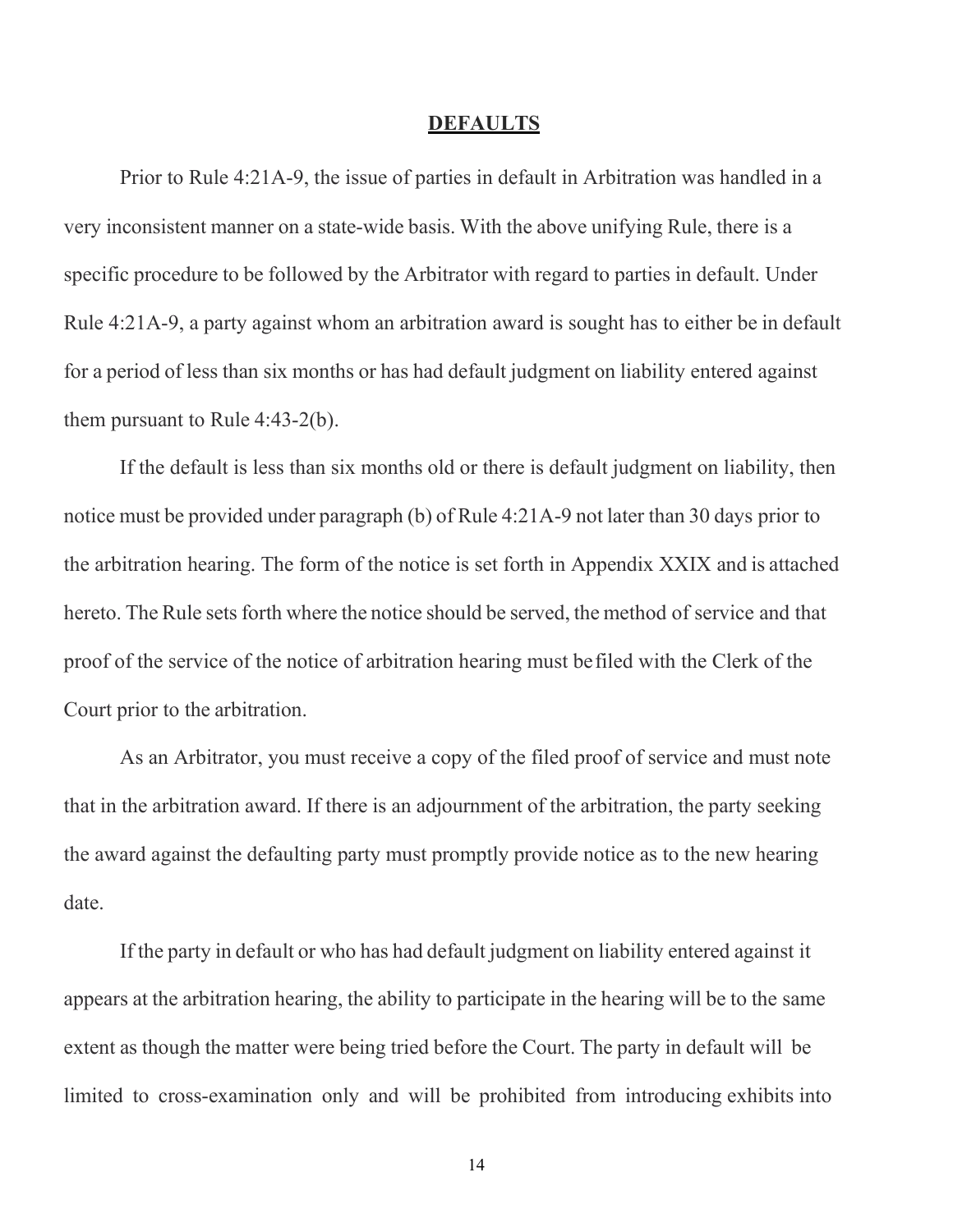evidence or from providing affirmative evidence by way of testimony of witnesses, including the defaulting party itself.

If the party against whom a default or default judgment on liability has been entered does not appear, the party obtaining the arbitration award, pursuant to Rule 4:21A-9(c), is required to serve a copy of the arbitration award on the defaulting party within 10 days of the receipt of the arbitration award. The Rule should be cited in the arbitration award so that the party obtaining the award can follow the procedures set forth therein.

A checklist for Arbitrators to use in the event of defaulted parties is attached hereto.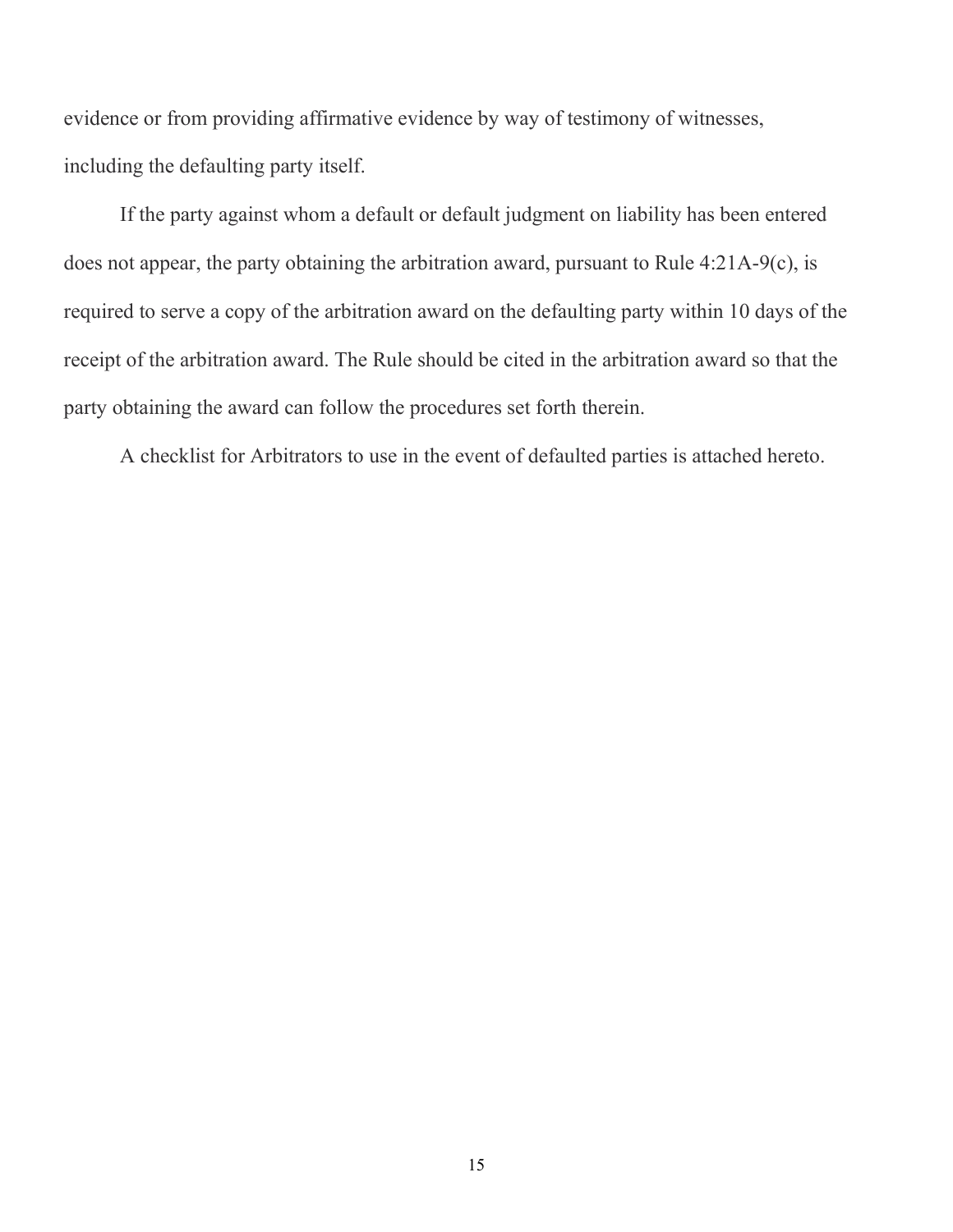### **OTHER IMPORTANT RULES**

### <span id="page-15-0"></span>Rule 4:21A-4(c) Evidence.

The arbitrator shall admit all relevant evidence and shall not be bound by the rules of evidence. In lieu of oral testimony, the arbitrator may accept affidavits of wit- nesses; interrogatories or deposition transcripts; and bills and reports of hospitals, treating medical personnel and other experts provided the party offering thedocuments shall have made them available to all other parties at least one week prior to the hearing. In the discretion of the arbitrator, police reports, weather reports, wage loss certifications and other documents of generally accepted reliability may be accepted without formal proof.

### Rule 4:21A-4(f) Failure to Appear.

An appearance on behalf of each party is required at the arbitration hearing. If the party claiming damages does not appear, that party's pleading shall be dismissed. If a party defending against a claim of damages does not appear, that party's pleading shall be stricken, the arbitration shall proceed and the non-appearing party shall be deemed to have waived the right to demand a trial de novo. A party obtaining the arbitration award against the nonappearing party shall serve a copy of the arbitration award within 10 days of receipt of the arbitration award from the court pursuant to R. 4:21A-5. Service shall be upon counsel of record, or, if not represented, upon such non-appearing party. Service shall be made as set forth in R. 4:21A-9(c). Relief from any order entered pursuant to this rule shall be granted only on motion showing good cause, which motion shall be filed within 20 days of the date of service on the non-appearing party by the appearing party. Relief shall be on such terms as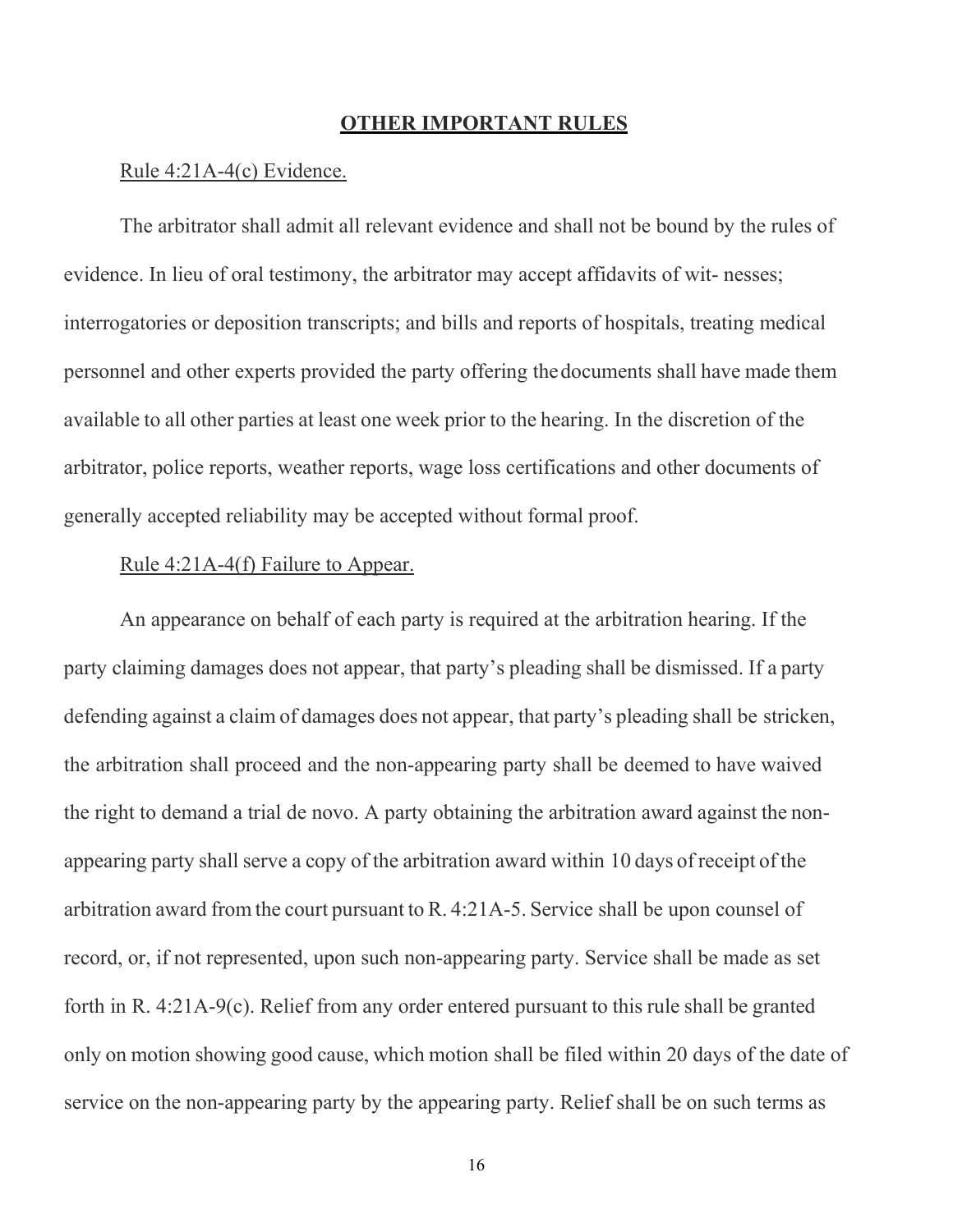the court may deem appropriate, including litigation expenses and attorney's fees incurred for services directly related to the non-appearance.

### Rule 4:21A-7 Arbitration of Minor's and Mentally Incapacitated Person's Claims.

If all parties to the action accept the arbitration award disposing of the claim of a minor or mentally incapacitated person, the attorney for the guardian ad litem shall forthwith so report to the Assignment Judge and a proceeding for judicial approval of the award pursuant to R. 4:44 shall be held as expeditiously as possible.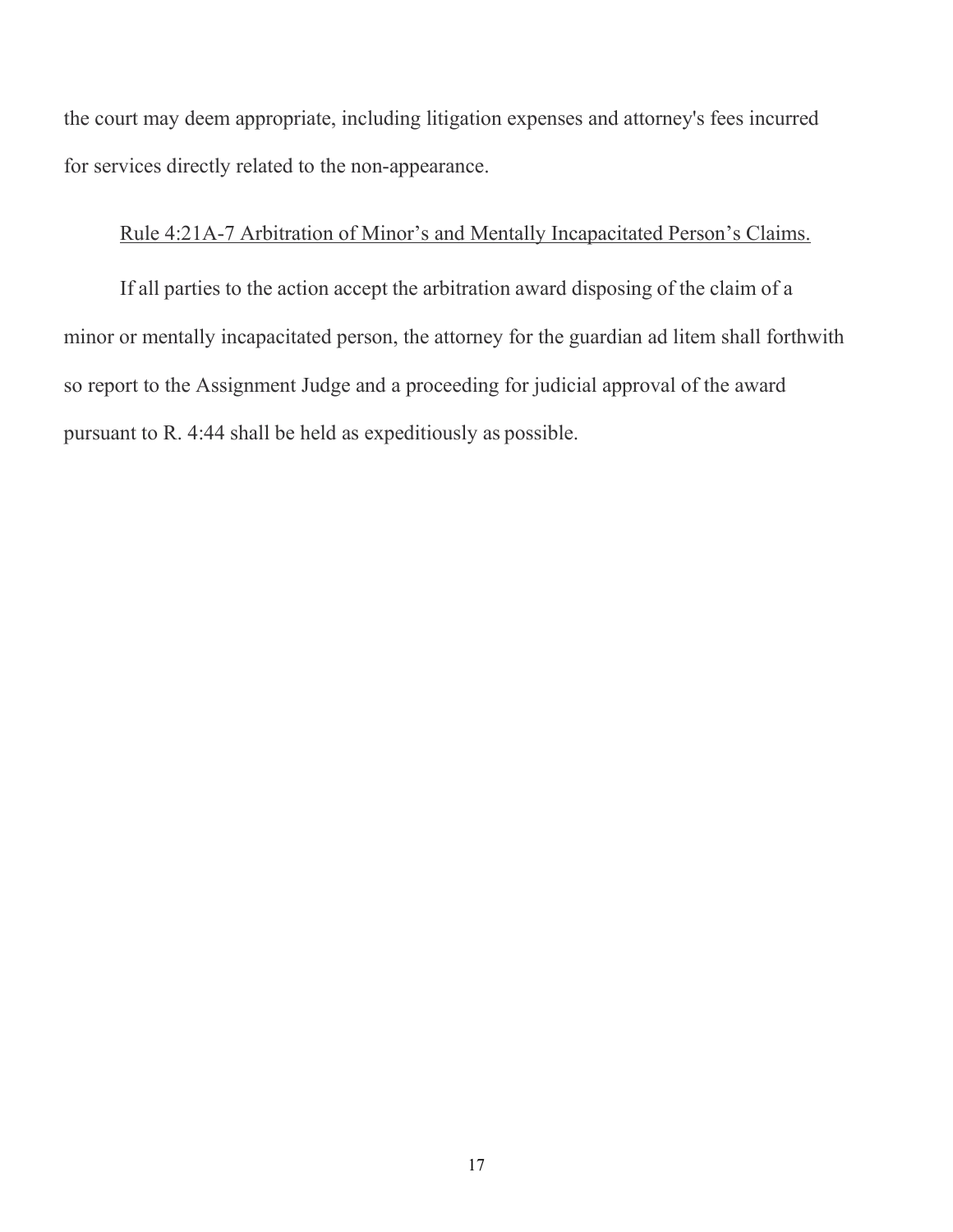## **APPENDIX XXIX [NOTICE OF ARBITRATION HEARING]**

| Attorney Name:<br><u> 1980 - Johann Barbara, martxa alemaniar a</u><br>Address:          |                                                                                                                                                                       |
|------------------------------------------------------------------------------------------|-----------------------------------------------------------------------------------------------------------------------------------------------------------------------|
| the control of the control of the control of the control of the control of<br>Telephone: |                                                                                                                                                                       |
| Attorney for:                                                                            |                                                                                                                                                                       |
|                                                                                          | SUPERIOR COURT OF NEWJERSEY                                                                                                                                           |
|                                                                                          | LAW DIVISION, CIVIL PART<br><b>COUNTY</b>                                                                                                                             |
|                                                                                          | DOCKET NO:                                                                                                                                                            |
| Plaintiff,                                                                               |                                                                                                                                                                       |
| V.<br>Defendants.                                                                        | <b>CIVIL ACTION</b><br>NOTICE OF ARBITRATIONHEARING                                                                                                                   |
| TO:                                                                                      |                                                                                                                                                                       |
|                                                                                          | TAKE NOTICE that a $\Box$ default $\Box$ default judgment on liability was entered against you on<br>20 . in the above matter. An arbitration hearing in this matter. |
|                                                                                          |                                                                                                                                                                       |
|                                                                                          | (location)                                                                                                                                                            |

You have the right to appear at the arbitration hearing and should take whatever action you deem appropriate with regard to the same.

At the conclusion of the arbitration hearing an award of monetary damages may be entered against you which may then result in a final judgment being entered against you by the court. If the arbitration date is rescheduled or cancelled, you will be notified by separate correspondence. If you have a new address, it is your responsibility to notify the undersigned immediately in writing of your new address.

Attorney for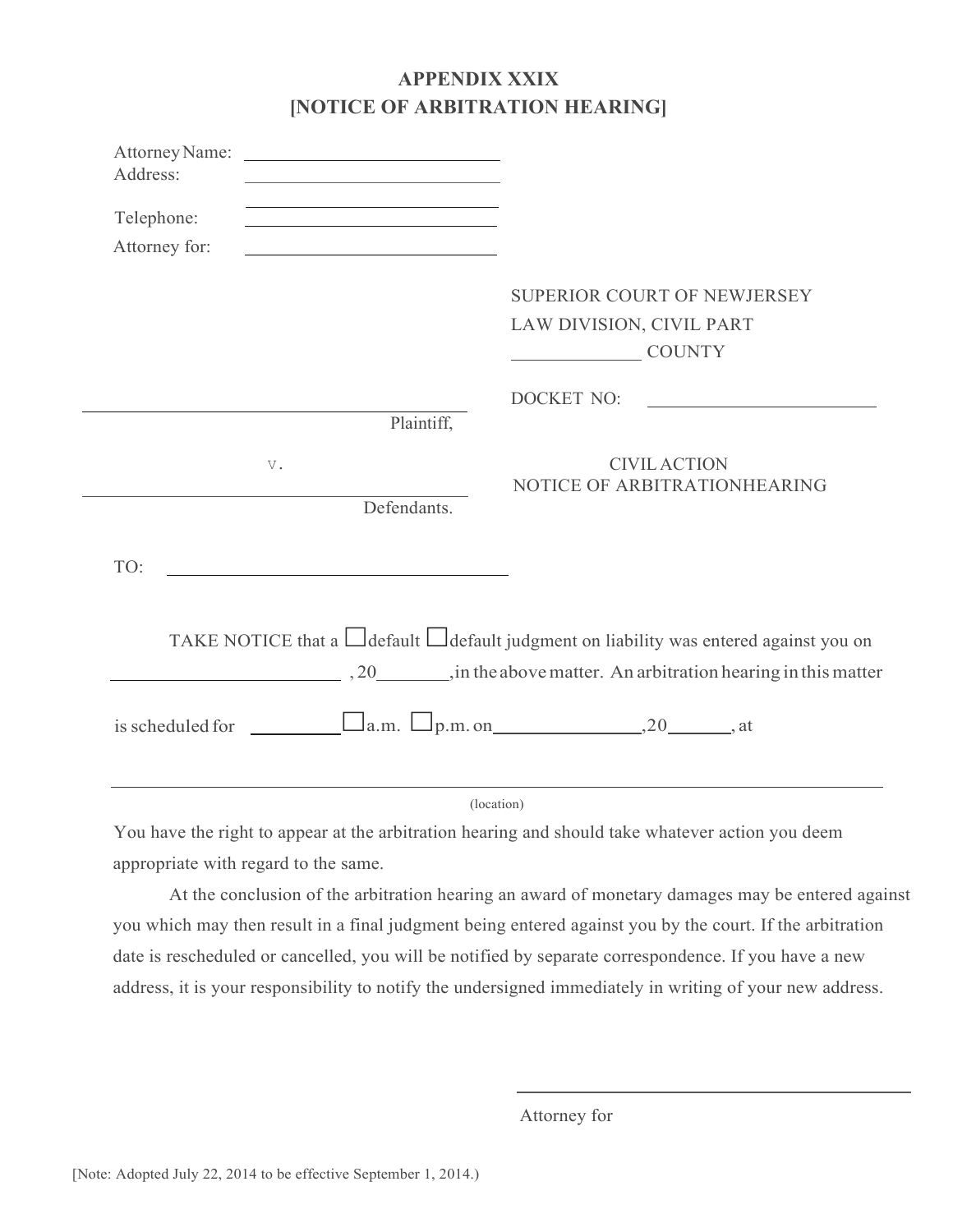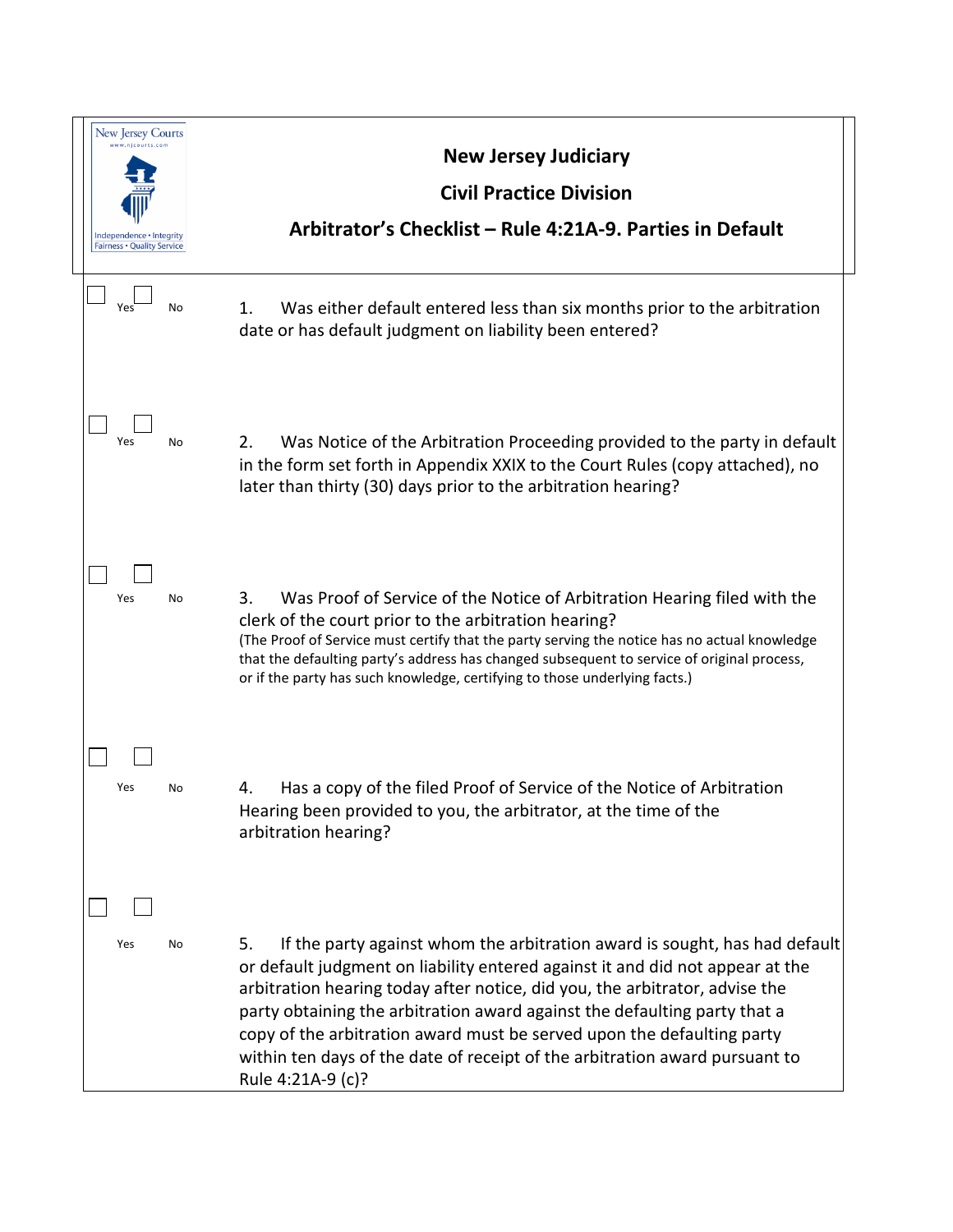# [First Reprint] **SENATE, No. 2432 STATE OF NEW JERSEY 218th LEGISLATURE**

# INTRODUCED APRIL 5, 2018

Sponsored by: Senator NICHOLAS P. SCUTARI District 22 (Middlesex, Somerset and Union) **Senator NELLIE POU District 35 (Bergen and Passaic)** Assemblywoman JOANN DOWNEY District 11 (Monmouth) Assemblyman JON M. BRAMNICK District 21 (Morris, Somerset and Union) Assemblywoman ANNETTE QUIJANO District 20 (Union) Assemblyman CRAIG J. COUGHLIN District 19 (Middlesex)

Co-Sponsored by: Assemblywoman Jasey

#### **SYNOPSIS**

Permits recovery of uncompensated medical expenses in civil action for damages arising from automobile accident.

**CURRENT VERSION OF TEXT** 

As amended by the Senate on May 13, 2019.

(Sponsorship Updated As Of: 5/24/2019)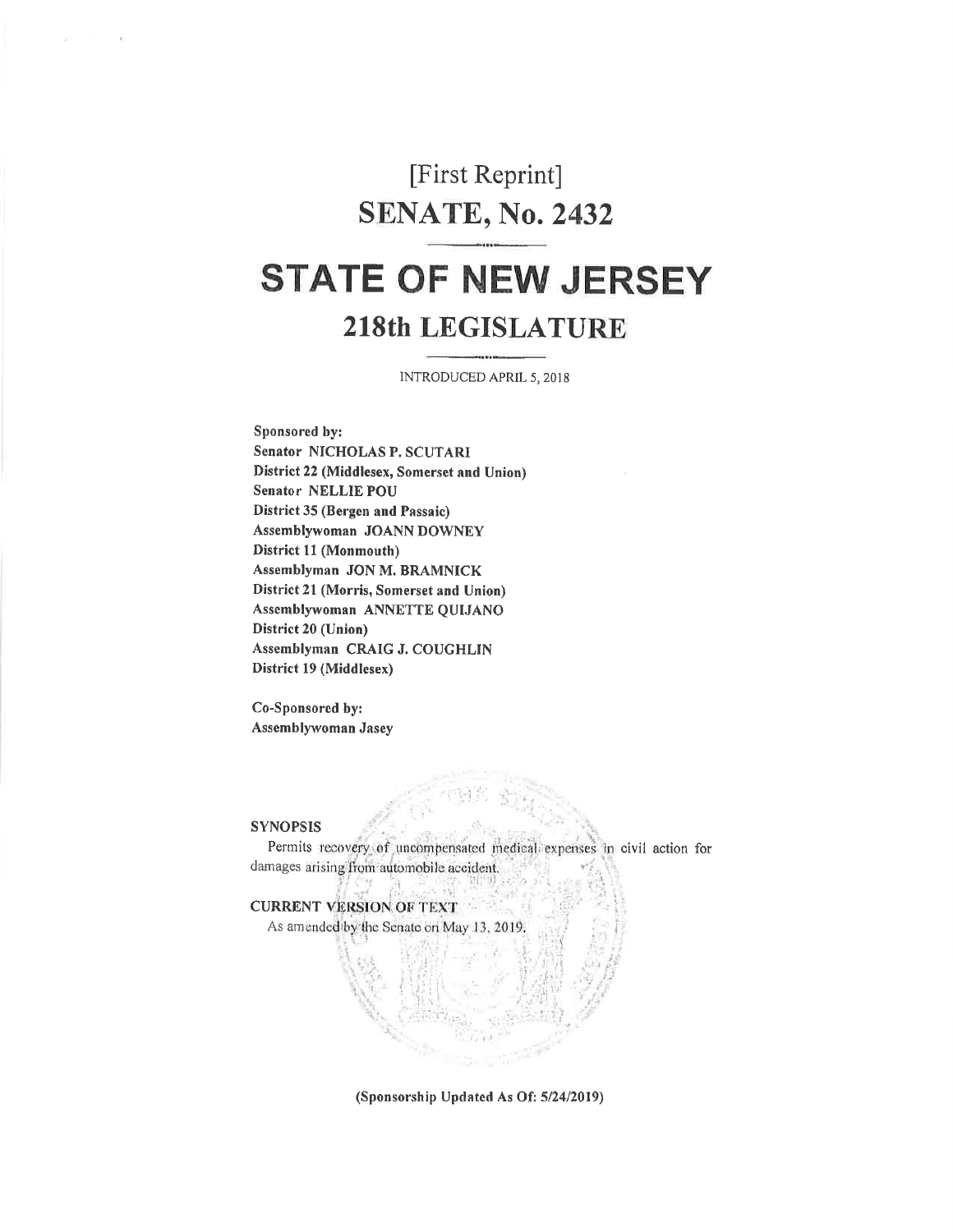AN ACT concerning uncompensated economic loss in an action for recovery of damages for bodily injury and amending P.L.1972,  $c.70.$ 

 $\mathbf{1}$  $\overline{2}$ 

 $\overline{3}$ 

 $\Delta$ 5

6

 $\overline{7}$ 

BE IT ENACTED by the Senate and General Assembly of the State of New Jersey:

8 1. Section 12 of P.L.1972, c.70 (C.39:6A-12) is amended to 9 read as follows:

10 12. Inadmissibility of evidence of losses collectible under personal injury protection coverage. Except as may be required in  $11$  $12$ an action brought pursuant to section 20 of P.L.1983. c.362 13 (C.39:6A-9.1), evidence of the amounts collectible or paid under a  $14$ standard automobile insurance policy pursuant to sections 4 and 10 15 of P.L.1972, c.70 (C.39:6A-4 and 39:6A-10), amounts collectible or 16 paid for medical expense benefits under a basic automobile insurance policy pursuant to section 4 of P.L.1998, c.21 (C.39:6A- $17$ 18 3.1) and amounts collectible or paid for benefits under a special 19 automobile insurance policy pursuant to section 45 of P.L.2003, 20 c.89 (C.39:6A-3.3), to an injured person, including the amounts of  $21$ any deductibles, copayments or exclusions, including exclusions 22 pursuant to subsection d. of section 13 of P.L.1983, c.362 23 (C.39:6A-4.3), otherwise compensated is inadmissible in a civil 24 action for recovery of damages for bodily injury by such injured 25 person.

26 The court shall instruct the jury that, in arriving at a verdict as to  $27$ the amount of the damages for noneconomic loss to be recovered by 28 the injured person, the jury shall not speculate as to the amount of 29 the medical expense benefits paid or payable by an automobile insurer under personal injury protection coverage payable under a 30 31 standard automobile insurance policy pursuant to sections 4 and 10  $32$ of P.L.1972, c.70 (C.39:6A-4 and 39:6A-10), medical expense 33 benefits under a basic automobile insurance policy pursuant to 34 section 4 of P.L.1998, c.21 (C.39:6A-3.1) or benefits under a 35 special automobile insurance policy pursuant to section 45 of 36 P.L.2003, c.89 (C.39:6A-3.3) to the injured person, nor shall they 37 speculate as to the amount of benefits paid or payable by a health insurer, health maintenance organization or governmental agency 38 39 under subsection d. of section 13 of P.L.1983, c.362 (C.39:6A-4.3). 40 Nothing in this section shall be construed to limit the right of 41 recovery, against the tortfeasor, of uncompensated economic loss as

42 defined by subsection k, of section 2 of P.L. 1972, c. 70 (C. 39:6A-

 $43$ 2), including 'all' uncompensated medical expenses '[between] not

covered by<sup>1</sup> the personal injury protection limits applicable to the 44

EXPLANATION - Matter enclosed in bold-faced brackets  $\llbracket$  thus  $\rrbracket$  in the above bill is not enacted and is intended to be omitted in the law.

Matter underlined thus is new matter.

Matter enclosed in superscript numerals has been adopted as follows: 'Senate floor amendrients adopted May 13, 2019.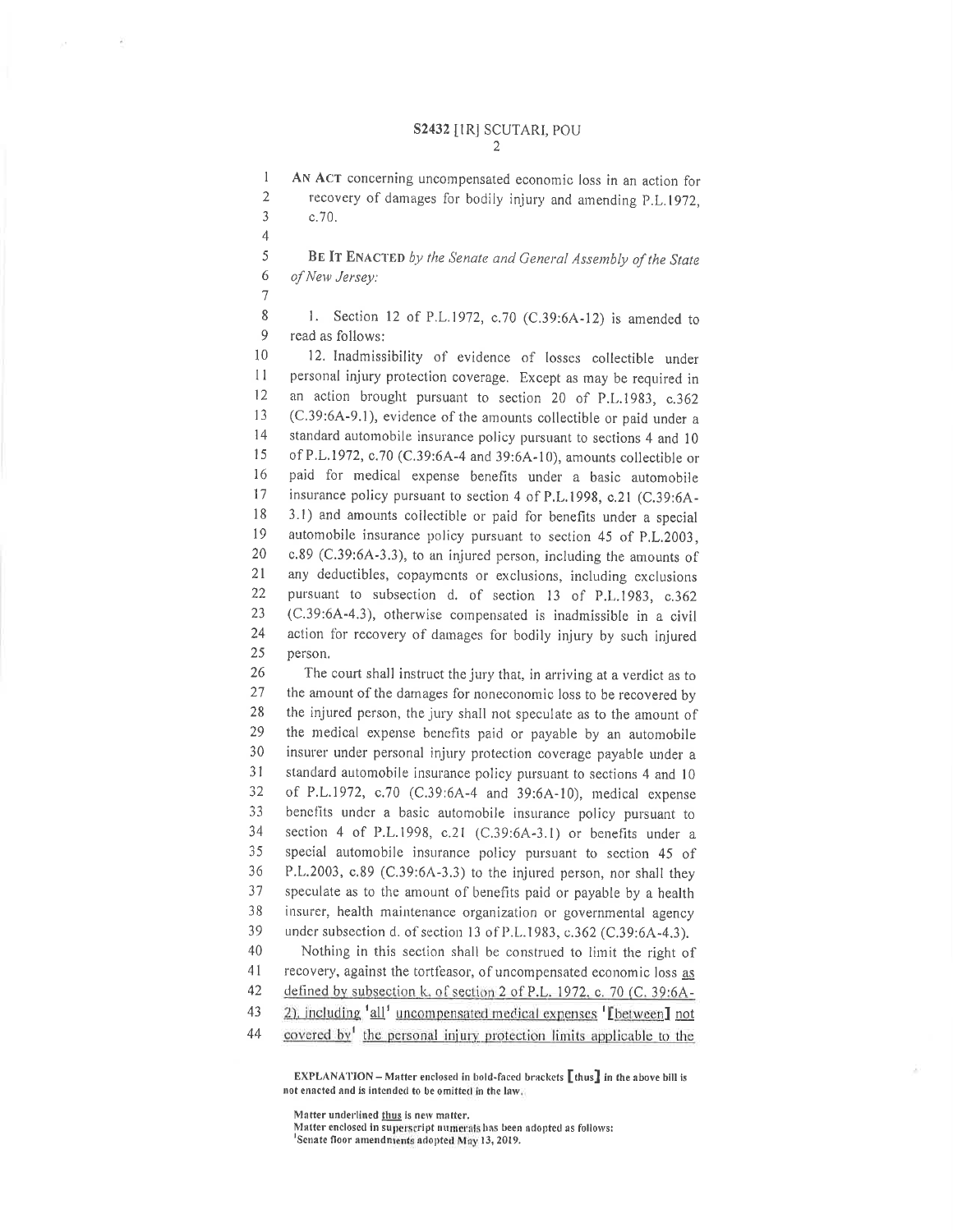#### S2432 [1R] SCUTARI, POU 3

 $c = r - \frac{2}{3} - y$ 

injured party and  $\left[$  \$250,000.<sup>1</sup> sustained by the injured party  ${}^{t}\Gamma$ .  $\mathbf{1}$  $\overline{2}$ provided, however, that the amounts of any deductibles,  $\mathfrak z$ copayments or exclusions, including exclusions pursuant to  $\sqrt{4}$ subsection d. of section 13 of P.L.1983, c.362 (C.39:6A-4.3), shall  $\sqrt{5}$ remain inadmissible pursuant to this section]. All medical  $\sqrt{6}$ expenses that exceed, or are unpaid or uncovered by any injured  $\overline{7}$ party's medical expense benefits personal injury protection limits,  $8\,$ regardless of any health insurance coverage, are claimable by any  $\boldsymbol{9}$ injured party as against all liable parties, including any self-funded  $10\,$ health care plans that assert valid liens<sup>1</sup>.  $11$  $(cf: P.L.2003, c.89, s.55)$ 12 2. This act shall take effect immediately and apply to causes of 13  $14$ action <sup>1</sup> pending on that date or<sup>1</sup> filed on or after <sup>1</sup> [the 180th day next following enactment] that date<sup>1</sup>. 15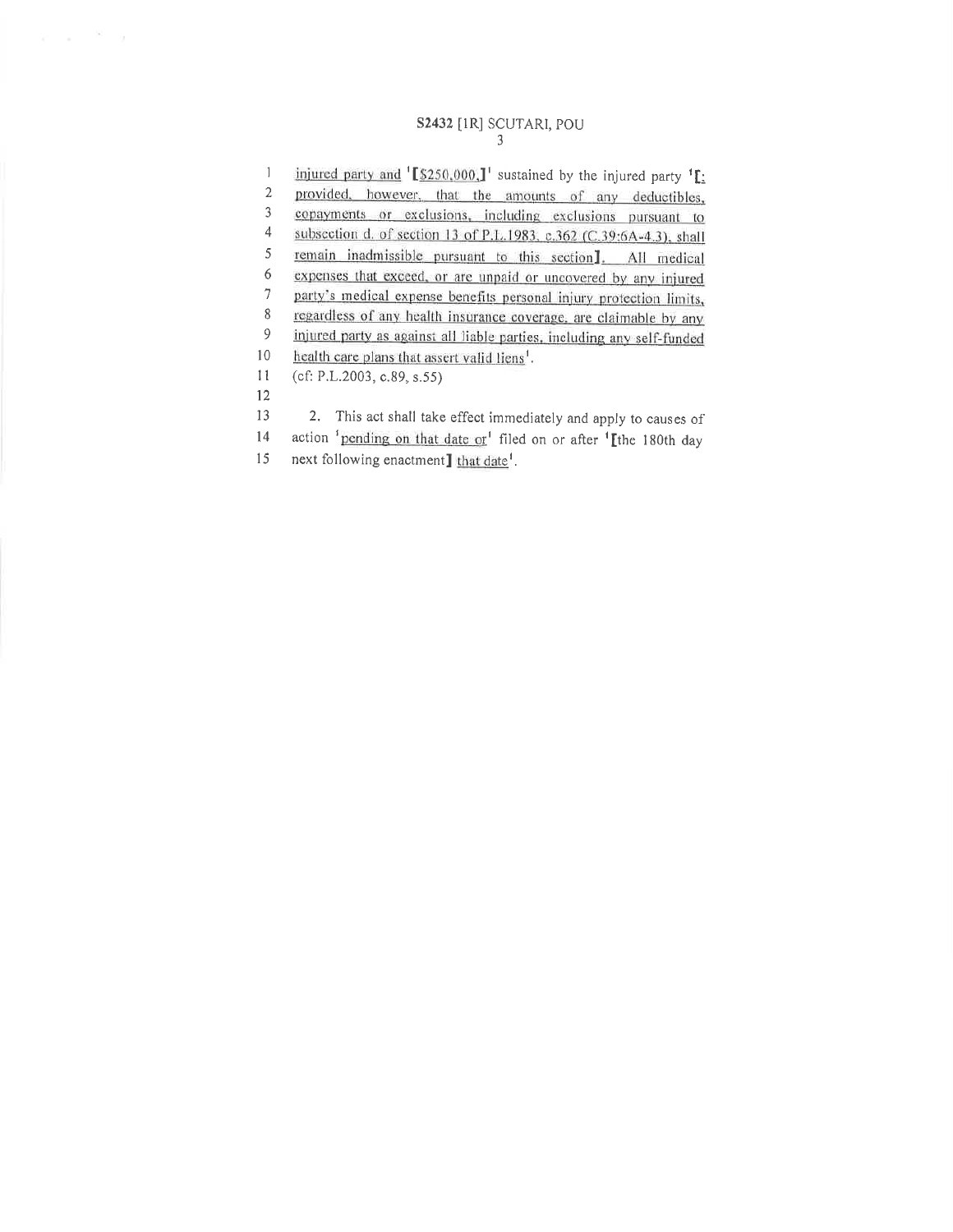# **SENATE, No. 3963**

# **STATE OF NEW JERSEY 218th LEGISLATURE**

INTRODUCED JUNE 17, 2019

Sponsored by: Senator NICHOLAS P. SCUTARI District 22 (Middlesex, Somerset and Union) Senator NELLIE POU **District 35 (Bergen and Passaic)** Assemblywoman JOANN DOWNEY District 11 (Monmouth) Assemblyman JON M. BRAMNICK District 21 (Morris, Somerset and Union)

### **SYNOPSIS**

Revises law concerning recovery of unreimbursed medical expenses as economic loss in civil action for damages arising from automobile accident.

### **CURRENT VERSION OF TEXT**

As introduced.



(Sponsorship Updated As Of: 6/21/2019)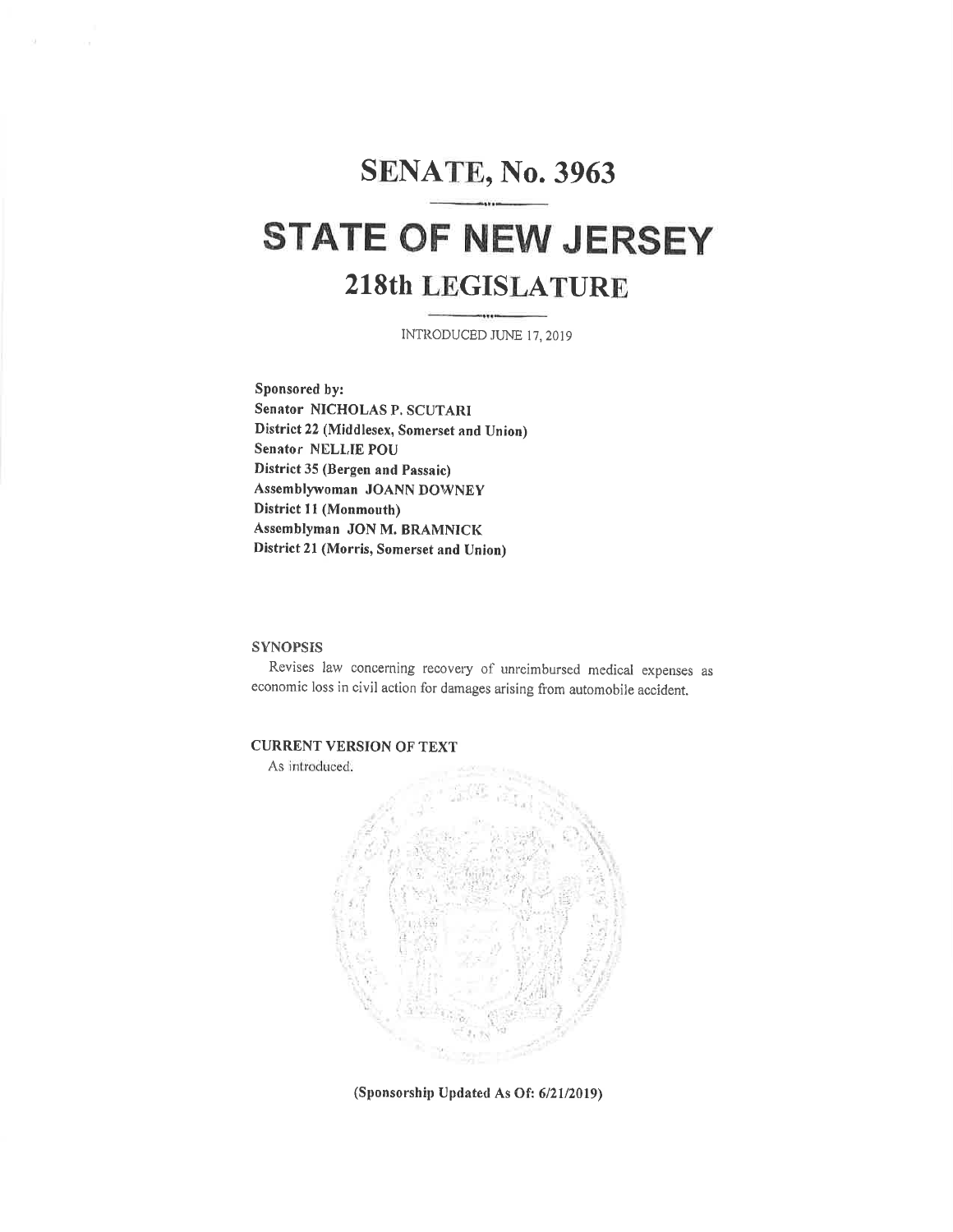#### S3963 SCUTARI, POU  $\mathcal{D}$

AN ACT concerning unreimbursed economic loss in an action for recovery of damages for bodily injury under certain circumstances and amending P.L.1988, c.119 and P.L.1972, c.70.

 $\mathbf{1}$  $\overline{2}$ 

 $\overline{3}$ 

 $\overline{4}$  $\overline{S}$ 

6

 $\overline{7}$ 

BE IT ENACTED by the Senate and General Assembly of the State of New Jersey:

 $\mathbf{8}$ 1. Section 10 of P.L.1988, c.119 (C.39:6A-4.6) is amended to  $\mathbf Q$ read as follows:

10. a. The Commissioner of Banking and Insurance shall, within  $10\,$ 90 days after the effective date of P.L.1990, c.8 (C.17:33B-1 et al.),  $11$  $12$ promulgate medical fee schedules on a regional basis for the  $13$ reimbursement of health care providers providing services or 14 equipment for medical expense benefits for which payment is to be 15 made by an automobile insurer under personal injury protection coverage pursuant to P.L.1972, c.70 (C.39:6A-1 et seq.), [or] by an 16 insurer under medical expense benefits coverage pursuant to section  $17$ 18 2 of P.L.1991, c.154 (C.17:28-1.6), or for payment of unreimbursed 19 medical expenses that are admissible as uncompensated economic 20 loss pursuant to section 12 of P.L. 1972, c. 70 (C39:6A-12). These 21 fee schedules shall be promulgated on the basis of the type of 22 service provided, and shall incorporate the reasonable and prevailing fees of 75% of the practitioners within the region. If, in 23 24 the case of a specialist provider, there are fewer than 50 specialists 25 within a region, the fee schedule shall incorporate the reasonable and prevailing fees of the specialist providers on a Statewide basis. 26 27 The commissioner may contract with a proprietary purveyor of fee 28 schedules for the maintenance of the fee schedule, which shall be 29 adjusted biennially for inflation and for the addition of new medical 30 procedures.

31 b. The fee schedule may provide for reimbursement for 32 appropriate services on the basis of a diagnostic-related (DRG) 33 payment by diagnostic code where appropriate, and may establish 34 the use of a single fee, rather than an unbundled fee, for a group of services if those services are commonly provided together. In the 35 case of multiple procedures performed simultaneously, the fee 36 37 schedule and regulations promulgated pursuant thereto may also 38 provide for a standard fee for a primary procedure, and proportional 39 reductions in the cost of the additional procedures.

40 c. No health care provider may demand or request any payment 41 from any person in excess of those permitted by the medical fee 42 schedules established pursuant to this section, nor shall any person be liable to any health care provider for any amount of money 43 44 which results from the charging of fees in excess of those permitted 45 by the medical fee schedules established pursuant to this section.

EXPLANATION - Matter enclosed in bold-faced brackets  $\llbracket$  thus  $\rrbracket$  in the above bill is not enacted and is intended to be omitted in the law.

Matter underlined thus is new matter.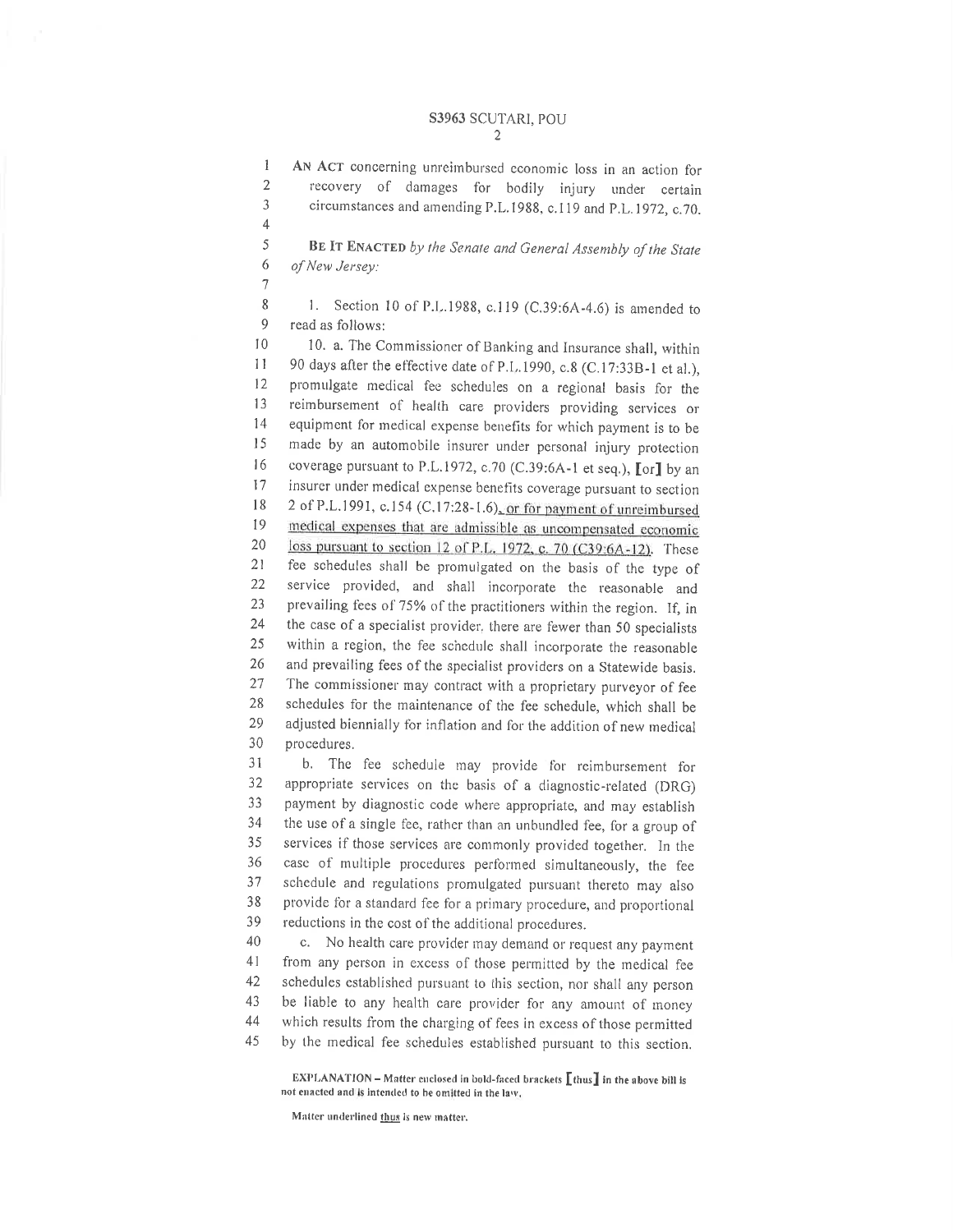#### S3963 SCUTARI, POU  $\mathfrak{Z}$

8

2. Section 12 of P.L.1972, c.70 (C.39:6A-12) is amended to read as follows:

 $\circ$ 12. Inadmissibility of evidence of losses collectible under  $10$ personal injury protection coverage. Except as may be required in  $11$ an action brought pursuant to section 20 of P.L.1983, c.362 (C.39:6A-9.1), evidence of the amounts collectible or paid under a 12 standard automobile insurance policy pursuant to sections 4 and 10 13 14 of P.L.1972, c.70 (C.39:6A-4 and 39:6A-10), amounts collectible or 15 paid for medical expense benefits under a basic automobile 16 insurance policy pursuant to section 4 of P.L.1998, c.21 (C.39:6A-3.1) and amounts collectible or paid for benefits under a special  $17$ 18 automobile insurance policy pursuant to section 45 of P.L.2003, 19 c.89 (C.39:6A-3.3), to an injured person, including the amounts of 20 any deductibles, copayments or exclusions, including exclusions  $21$ pursuant to subsection d. of section 13 of P.L.1983, c.362 22 (C.39:6A-4.3), otherwise compensated is inadmissible in a civil 23 action for recovery of damages for bodily injury by such injured 24 person.

The court shall instruct the jury that, in arriving at a verdict as to 25 26 the amount of the damages for noneconomic loss to be recovered by 27 the injured person, the jury shall not speculate as to the amount of 28 the medical expense benefits paid or payable by an automobile 29 insurer under personal injury protection coverage payable under a 30 standard automobile insurance policy pursuant to sections 4 and 10 31 of P.L.1972, c.70 (C.39:6A-4 and 39:6A-10), medical expense 32 benefits under a basic automobile insurance policy pursuant to 33 section 4 of P.L.1998, c.21 (C.39:6A-3.1) or benefits under a 34 special automobile insurance policy pursuant to section 45 of 35 P.L.2003, c.89 (C.39:6A-3.3) to the injured person, nor shall they speculate as to the amount of benefits paid or payable by a health 36 insurer, health maintenance organization or governmental agency 37 38 under subsection d. of section 13 of P.L.1983, c.362 (C.39:6A-4.3).

39 Nothing in this section shall be construed to limit the right of 40 recovery, against the tortfeasor, of uncompensated economic loss as 41 defined by subsection k, of section 2 of P.L.1972, c.70 (C.39:6A-2), including all unreimbursed medical expenses not covered by the 42 43 personal injury protection limits applicable to the injured party and sustained by the injured party, including the value of any 44 45 deductibles and copayments incurred through a driver's secondary 46 insurance coverage and medical liens asserted by a health insurance 47 company related to the treatment of injuries sustained in the Medical expenses shall be subject to the current 48 accident.

This subsection shall apply to unreimbursed medical expenses that 1

 $\overline{c}$ are subject to the medical fee schedules and admissible as

<sup>3</sup> uncompensated economic loss pursuant to section 12 of P.L.1972,

 $\overline{4}$ c.70 (C.39:6A-12).

<sup>5</sup> (cf: P.L.1997, c.151, s.33)

<sup>6</sup>  $\overline{7}$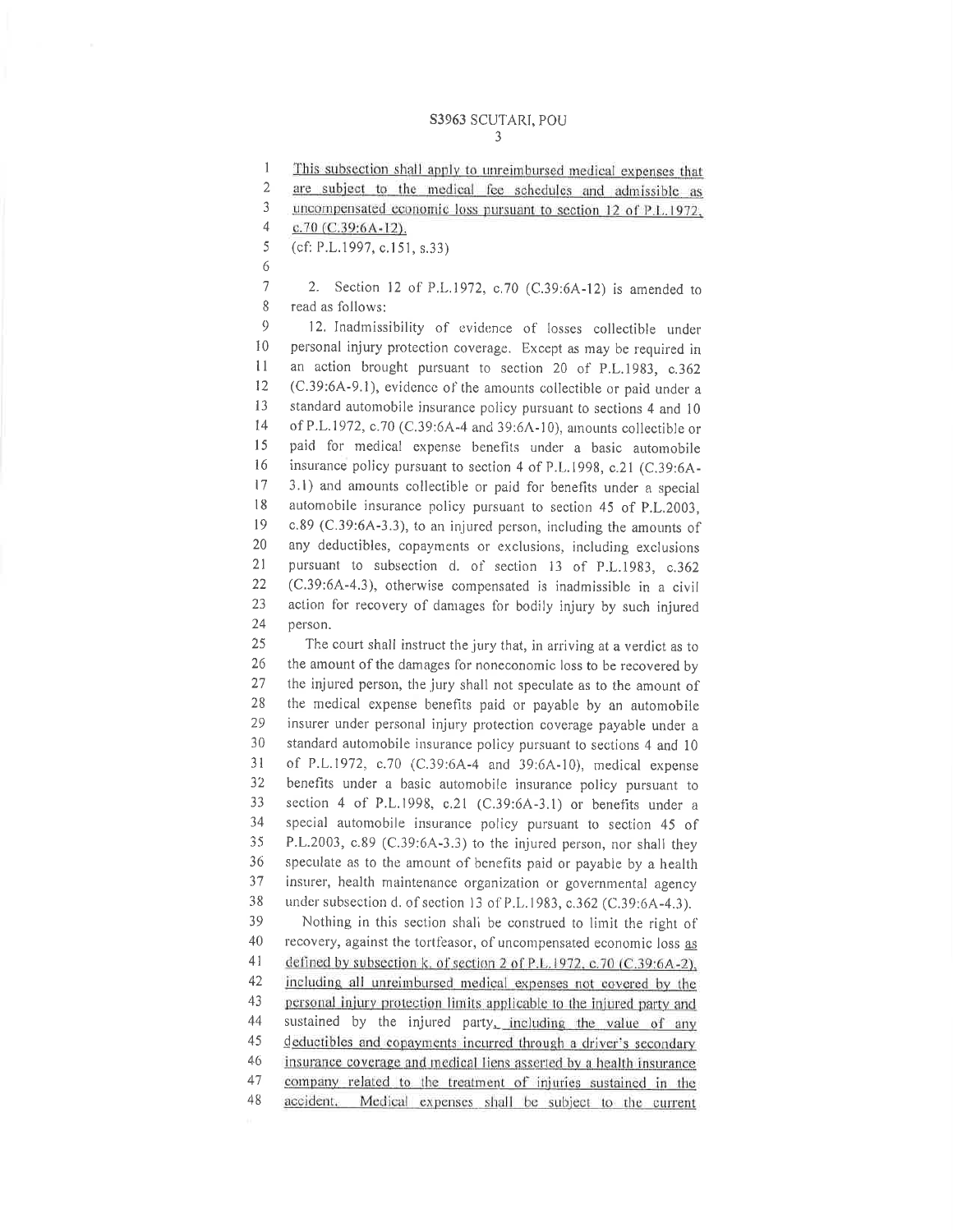#### S3963 SCUTARI, POU  $\overline{4}$

automobile medical fee schedules established pursuant to section 10 1 of P.L.1988, c.119 (C.39:6A-4.6). In any case in which the  $\overline{2}$  $\overline{3}$ recovery is for medical expenses only, a prevailing claimant shall  $\overline{4}$ be entitled to reasonable and necessary attorneys' fees incurred by the prevailing claimant in the collection of such medical expenses. 5  $\boldsymbol{6}$  $(cf: P.L.2003, c.89, s.55)$  $\overline{7}$ 8 3. This act shall take effect on August 1, 2019 and shall apply 9 to automobile accidents occurring on or after that date.  $10$  $11$ 12 **STATEMENT** 13 14 This bill permits a party injured in an automobile accident to 15 recover, as part of the recovery of uncompensated economic loss, all unreimbursed medical expenses not covered by the personal 16 inquiry protection (PIP) limits applicable to the injured party and 17 18 sustained by the injured party. Beginning August 1, 2019, the bill 19 subjects unreimbursed medical expenses in excess of the PIP limits 20 to the automobile medical fee schedules and prohibits balance  $21$ billing of any medical expenses claimed as damages and paid  $22$ pursuant to the medical fee schedule. It is the intention of the Legislature that this bill entirely supplant the provisions of Senate 23 Bill No. 2432 upon the bill's effective date for accidents occurring 24 25 on or after August 1, 2019.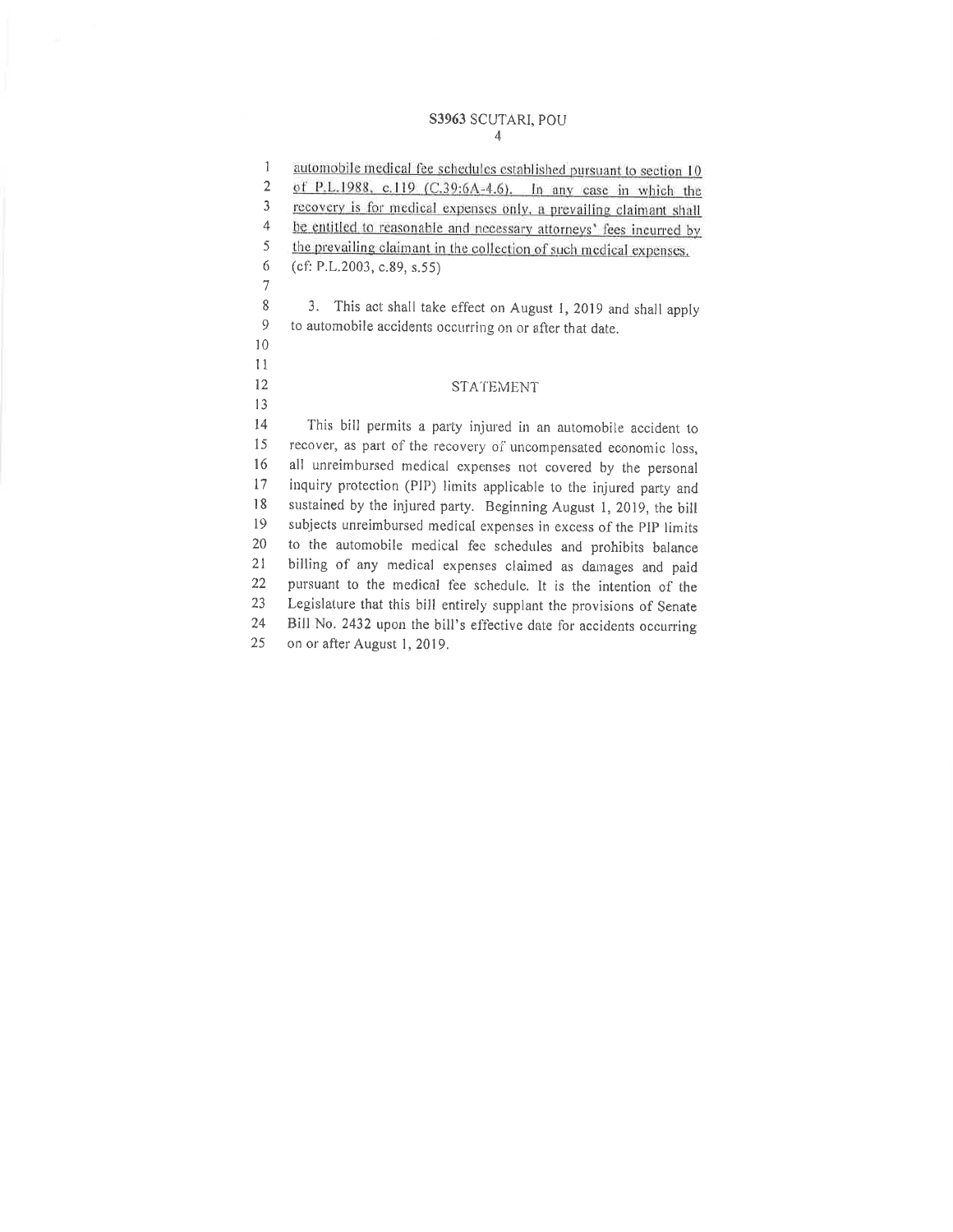### GOVERNOR'S STATEMENT UPON SIGNING FOR SENATE BILL NO. 2432 (First Reprint) AND SENATE BILL NO. 3963

Today I am pleased to sign Senate Bill Nos. 2432 (First Reprint) and 3963, permitting a party injured in an automobile<br>accident to recover, as part of the recovery of uncompensated<br>economic loss, unreimbursed medical expenses that exceed the party's personal injury protection (PIP) limits. The bills are intended to overturn the March 26, 2019 decision of the New Jersey Supreme Court in Haines v. Taft. In Haines, the Court ruled that a party to an automobile accident may not recover unreimbursed medical expenses in excess of the party's PIP policy limits from the other driver. Recognizing that a plausible reading of the State's no-fault insurance laws could permit such a recovery, the Court "invited" the Legislature to clarify the statutory language at issue if the Legislature disagreed with the Court's decision. I applaud the sponsors of this bill for acting quickly to clarify the State's laws with regard to the recovery of unreimbursed medical expenses. The enactment of Senate Bill Nos. 2432 and 3963 will ensure that low-income drivers, who must settle for lesser PIP coverage options because they cannot afford better coverage, will not be denied the ability to recover their unreimbursed medical expenses from those who caused their injuries.

My signature of Senate Bill No. 3963 immediately follows my approval of Senate Bill No. 2432 (First Reprint), which overturns the Haines decision effective immediately and applies to causes of action pending on and arising after the effective date. Although I fully support the immediate reversal of the Haines decision, (First Reprint) contains a problematic Senate Bill No. 2432 provision that allows for the recovery of all medical expenses unpaid or uncovered by an injured party's PIP coverage, including expenses otherwise paid for through health insurance coverage. This provision appears to undermine the State's collateral source doctrine, which helps contain the cost of automobile insurance by preventing plaintiffs from recovering damages already paid by another source. The Legislature's inclusion of this provision is surprising, as it is unrelated to the bill's core mission of overturning the court's decision in Haines.

After my Administration expressed concerns to the sponsors of Senate Bill No. 2432 that this provision could have a negative impact on automobile insurance rates, the Legislature worked<br>collaboratively with my Administration to draft and pass Senate Bill No. 3963. Senate Bill No. 3963 omits the offending language contained in the prior bill, making clear that the collateral source doctrine still applies to automobile cases. In addition, Senate Bill No. 3963 further protects drivers and contains insurance premium rates by subjecting unreimbursed medical<br>expenses in excess of a driver's PIP policy limits to the automobile medical fee schedules. The bill also prohibits balance billing of any medical expenses claimed as damages and paid pursuant to the medical fee schedules. Together, the two bills